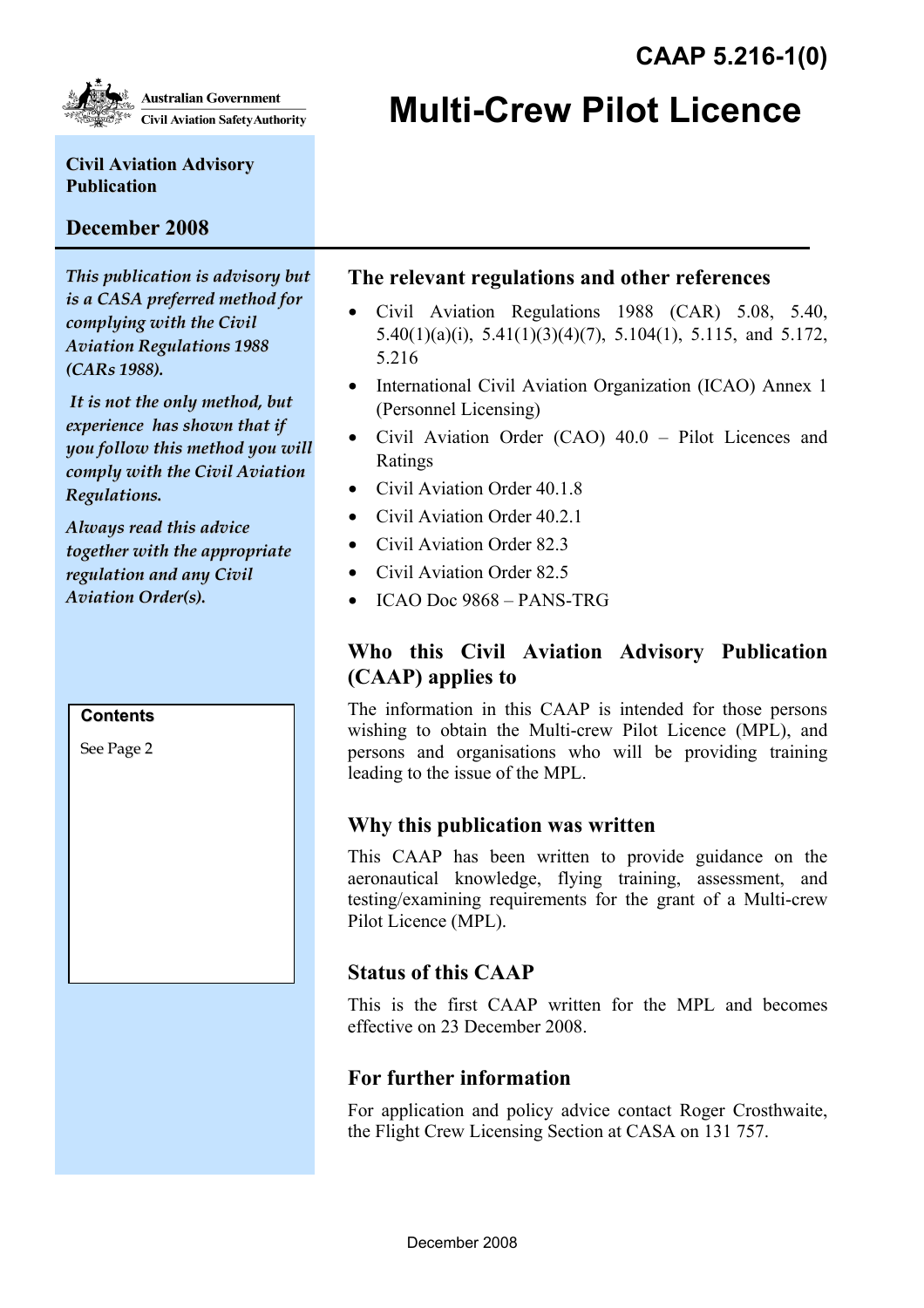| <b>Contents</b>  | 1.                        | Abbreviations    |                                                                  | $\overline{2}$ |
|------------------|---------------------------|------------------|------------------------------------------------------------------|----------------|
|                  | 2.                        | Definitions      |                                                                  | 4              |
|                  | 3.                        |                  | Who should read this CAAP?                                       | $\overline{4}$ |
|                  | 4.                        | Background       |                                                                  | 5              |
|                  | 5.                        |                  | Organisational requirements                                      | $\overline{7}$ |
|                  | 6.                        | Course approval  |                                                                  | 11             |
|                  | 7.                        | Training conduct |                                                                  | 12             |
|                  | 8.                        | Assessment       |                                                                  | 15             |
|                  | 9.                        | English language |                                                                  | 18             |
|                  | 10.                       |                  | <b>Initial Operating Experience</b>                              | 19             |
|                  | 11.                       |                  | Data collection and reporting                                    | 19             |
|                  | 12.                       | Instructors      |                                                                  | 19             |
|                  | 13.                       | Examiners        |                                                                  | 23             |
|                  | 14.                       |                  | Security and access                                              | 24             |
|                  |                           |                  | Appendix A – ICAO MPL Licensing Pathway                          | 27             |
|                  |                           |                  | Appendix B – ICAO MPL Training Scheme                            | 29             |
|                  |                           |                  | Appendix C-Instructor Competencies                               | 31             |
|                  |                           |                  | Appendix D – Flight Examiner Competencies                        | 33             |
|                  |                           |                  |                                                                  |                |
|                  |                           |                  |                                                                  |                |
| 1. Abbreviations | <b>ADF</b>                |                  | <b>Automatic Direction Finding Equipment</b>                     |                |
|                  | <b>AFRU</b><br><b>AGL</b> |                  | Aerodrome Frequency Response Unit                                |                |
|                  | <b>AIP ENR</b>            |                  | Above Ground Level<br>Aeronautical Information Publication - En- |                |
|                  |                           |                  | route Supplement                                                 |                |
|                  | <b>AOC</b>                |                  | Air Operator's Certificate                                       |                |
|                  | <b>APU</b>                |                  | <b>Auxiliary Power Unit</b>                                      |                |
|                  | <b>ATC</b>                |                  | Air Traffic Control                                              |                |
|                  | <b>ATIS</b>               |                  | <b>Automatic Terminal Information Service</b>                    |                |
|                  | <b>ATPL</b>               |                  | Air Transport Pilot Licence                                      |                |
|                  | ATP(A)L                   |                  | Air Transport Pilot (Aeroplane) Licence                          |                |
|                  | <b>ATSB</b>               |                  | <b>Australian Transport Safety Bureau</b>                        |                |
|                  | <b>CAAP</b>               |                  | Civil Aviation Advisory Publication                              |                |
|                  | <b>CAR</b>                |                  | Civil Aviation Regulations (1988)                                |                |
|                  | <b>CASA</b>               |                  | Civil Aviation Safety Authority                                  |                |
|                  | <b>CASR</b>               |                  | Civil Aviation Safety Regulation                                 |                |
|                  | <b>CFI</b>                |                  | Chief Flying Instructor                                          |                |
|                  | <b>CPL</b>                |                  | <b>Commercial Pilot Licence</b>                                  |                |
|                  | <b>CTA</b>                |                  | Control Area                                                     |                |
|                  | <b>CTAF</b>               |                  | Common Traffic Advisory Frequency                                |                |
|                  | <b>CTR</b>                |                  | Control Zone                                                     |                |
|                  | DA                        |                  | Decision Altitude                                                |                |
|                  | <b>DAP</b>                |                  | Departure and Approach Procedures                                |                |
|                  | DH<br><b>DME</b>          |                  | Decision Height<br>Distance Measuring Equipment                  |                |
|                  |                           |                  |                                                                  |                |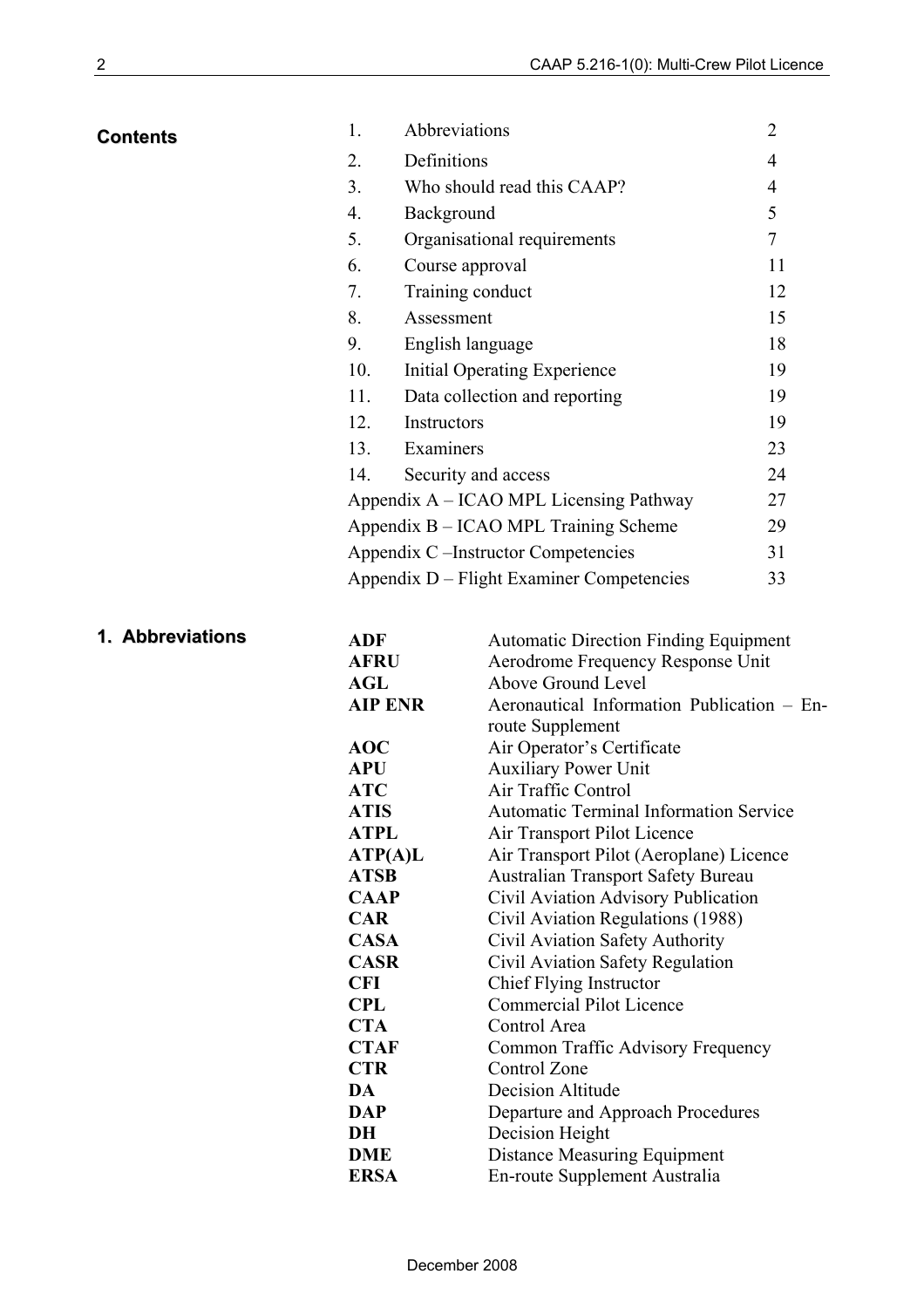| <b>ETA</b>      | <b>Estimated Time of Arrival</b>             |  |  |
|-----------------|----------------------------------------------|--|--|
| <b>ETI</b>      | <b>Estimated Time Interval</b>               |  |  |
| <b>ETP</b>      | Equi Time Point                              |  |  |
| <b>FDS</b>      | <b>Flight Director System</b>                |  |  |
| <b>FMS</b>      | <b>Flight Management System</b>              |  |  |
| <b>FRMS</b>     | Fatigue Risk Management System               |  |  |
| <b>FROL</b>     | <b>Flight Radio Operator Licence</b>         |  |  |
| <b>FSTD</b>     | <b>Flight Simulation Training Device</b>     |  |  |
| <b>GPS</b>      | Global Positioning System (see GNSS)         |  |  |
| <b>GPWS</b>     | Ground Proximity Warning System              |  |  |
| <b>GS</b>       | Ground Speed                                 |  |  |
| HF              | <b>Human Factors</b>                         |  |  |
| <b>IAL</b>      | <b>Instrument Approach and Landing Chart</b> |  |  |
| <b>IAS</b>      | <b>Indicated Air Speed</b>                   |  |  |
| <b>ICAO</b>     | International Civil Aviation Organization    |  |  |
| <b>IFR</b>      | <b>Instrument Flight Rules</b>               |  |  |
| <b>IMC</b>      | Instrument Meteorological Conditions (other  |  |  |
|                 | than VMC)                                    |  |  |
| <b>IOE</b>      | <b>Initial Operational Experience</b>        |  |  |
| <b>IMC</b>      | Instrument Meteorological Conditions (other  |  |  |
|                 | than VMC)                                    |  |  |
| <b>IOE</b>      | <b>Initial Operational Experience</b>        |  |  |
| <b>IREX</b>     | <b>Instrument Rating Examination</b>         |  |  |
|                 | <b>Aviation Authority</b> )                  |  |  |
| <b>KDR</b>      |                                              |  |  |
|                 | Knowledge Deficiency Report                  |  |  |
| <b>LAHSO</b>    | Land and Hold Short Operations<br>Localiser  |  |  |
| <b>LLZ</b>      | Lowest Safe Altitude                         |  |  |
| <b>LSALT</b>    | Missed Approach Point                        |  |  |
| <b>MAPT</b>     |                                              |  |  |
| <b>MBZ</b>      | <b>Mandatory Broadcast Zone</b>              |  |  |
| <b>MDA</b>      | Minimum Descent Altitude                     |  |  |
| <b>MEL</b>      | Minimum Equipment List                       |  |  |
| <b>MMO</b>      | Maximum Operating Limit Mach Number          |  |  |
| <b>MOS</b>      | Manual of Standards                          |  |  |
| <b>MPL</b>      | Multi-crew Pilot Licence                     |  |  |
| <b>MSA</b>      | Minimum Sector Altitude                      |  |  |
| <b>NDB</b>      | Non-directional Radio Beacon                 |  |  |
| NM              | <b>Nautical Miles</b>                        |  |  |
| <b>NOTAM</b>    | Notice to Airmen                             |  |  |
| OM              | <b>Operations Manual</b>                     |  |  |
| <b>PAL</b>      | Pilot Activated Lighting                     |  |  |
| <b>PANS-TRG</b> | Procedures for Air Navigation Services -     |  |  |
|                 | Training                                     |  |  |
| <b>PAPI</b>     | Precision Approach Plan Indicator            |  |  |
| <b>POH</b>      | <b>Pilot Operating Handbook</b>              |  |  |
| <b>PPL</b>      | Private Pilot Licence                        |  |  |
| <b>QNH</b>      | Altimeter Sub-scale<br>Setting to<br>Obtain  |  |  |
|                 | <b>Elevation or Altitude</b>                 |  |  |
| R/T             | Radio Telephone                              |  |  |
| <b>RAIM</b>     | Receiver Autonomous Integrity Monitoring     |  |  |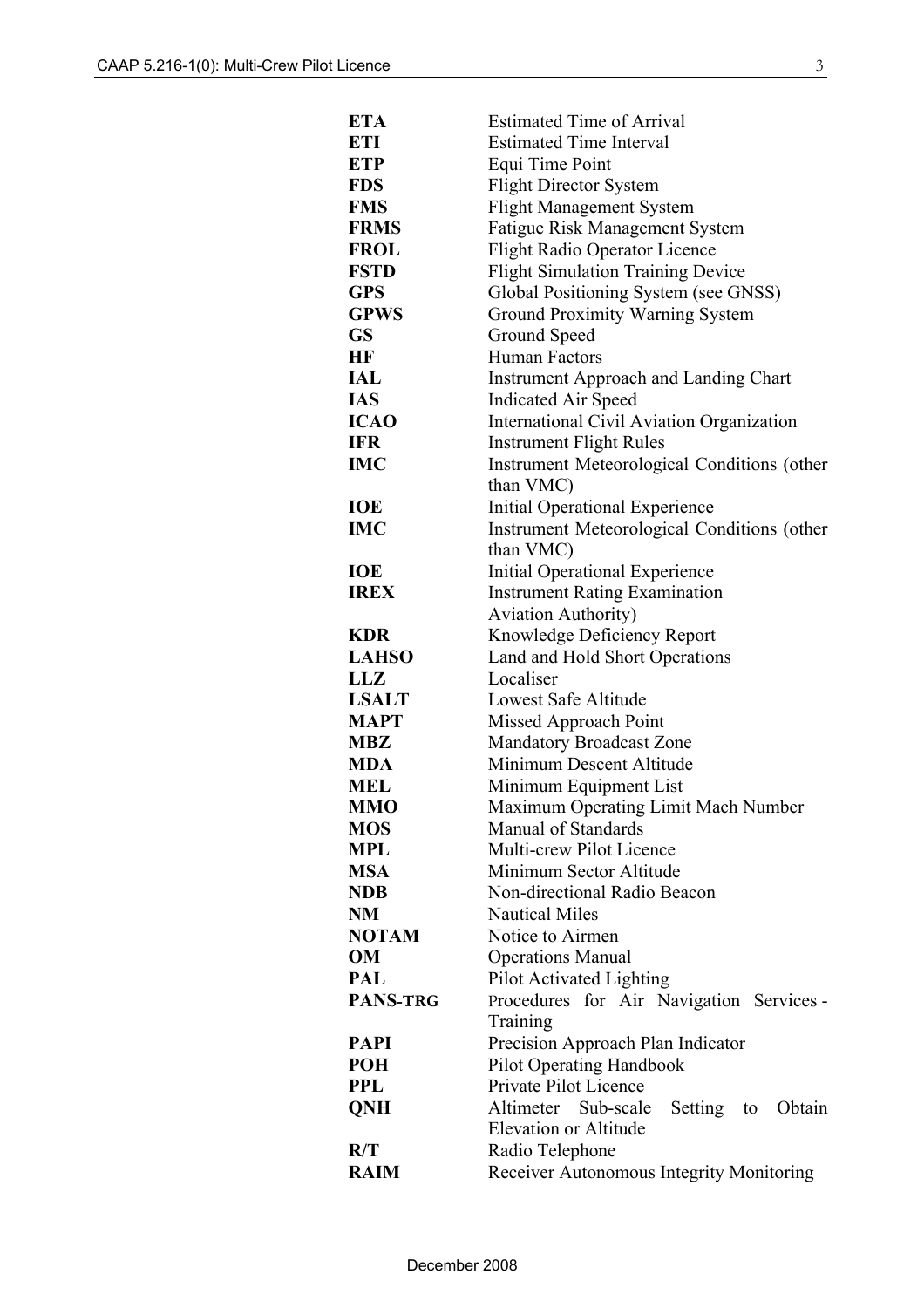| <b>SAR</b>      | Search and Rescue                      |  |  |
|-----------------|----------------------------------------|--|--|
| <b>SARWATCH</b> | Search and Rescue Watch                |  |  |
| <b>SIDs</b>     | <b>Standard Instrument Departure</b>   |  |  |
| <b>SOPs</b>     | <b>Standard Operating Procedures</b>   |  |  |
| <b>SRD</b>      | <b>Standard Radar Departure</b>        |  |  |
| <b>STAR</b>     | <b>Standard Arrival Route</b>          |  |  |
| <b>TEM</b>      | Threat and Error Management            |  |  |
| <b>VASI</b>     | Visual Approach Slope Indicator        |  |  |
| <b>VFR</b>      | <b>Visual Flight Rules</b>             |  |  |
| <b>VMC</b>      | Visual Meteorological Condition        |  |  |
| <b>VMCA</b>     | Minimum Control Airspeed Airborne      |  |  |
| <b>VTOSS</b>    | <b>Take-off Safely Speed</b>           |  |  |
| <b>VX</b>       | Best Angle of Climb Speed              |  |  |
| <b>VXSE</b>     | Single-engine Angle of Climb Speed     |  |  |
| <b>VY</b>       | Best Rate of Climb Speed               |  |  |
| <b>VYSE</b>     | Best Single-engine Rate of Climb Speed |  |  |
|                 | (Blue line speed)                      |  |  |
| <b>WPT</b>      | Way Point                              |  |  |
| WV              | Wind Velocity                          |  |  |

**2. Definitions**

*Initial Operational Experience (IOE)* means the operational experience a newly qualified co-pilot accrues on-line operations as a member of the operating crew and under the supervision of a training or checking captain. The conclusion of IOE is marked by passing a proficiency check with a check captain and being 'released' or 'checked' to normal line operations.

### **3. Who Should Read This CAAP?**

#### **3.1 Why you should read this CAAP**

3.1.1 This Civil Aviation Advisory Publication (CAAP) should be read by those interested in developing and conducting a course of training for the Multi-crew Pilot Licence (MPL). It should also be used by trainers involved in the training of MPL students and by airlines intending to hire MPL qualified pilots.

3.1.2 The CAAP provides information and guidance on the conduct of training for the MPL.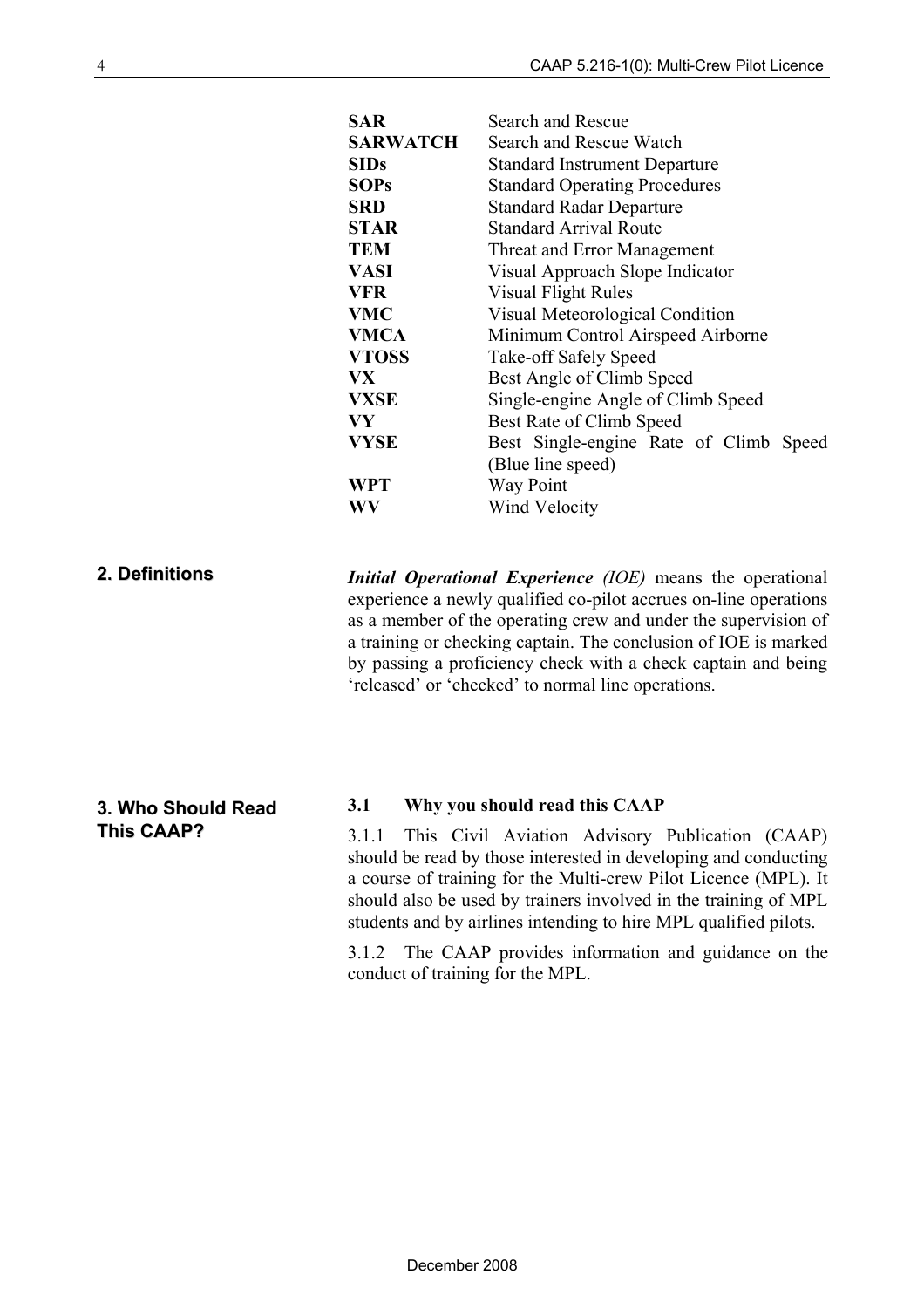#### **4. Background**

#### **4.1 What is the purpose of this CAAP?**

4.1.1 This CAAP provides guidance on the measures that should be taken to facilitate the safe and efficient delivery of training for the MPL.

#### **4.2 What is the Multi-crew Pilot Licence?**

4.2.1 The MPL was established by the International Civil Aviation Organization (ICAO) in November 2006. It is prescribed in Section 2.5 of Annex 1 of the Convention on International Civil Aviation (Annex 1).

4.2.2 The MPL is aimed at the training and licensing requirements of pilots flying, as the co-pilot of a multi-pilot crew:

in large, high performance, complex aeroplanes; and

operating in all weather conditions according to the Instrument Flight Rules (IFR).

4.2.3 The MPL is an alternative training and licensing pathway to becoming an airline co-pilot. It complements, but does not replace, the existing ways of qualifying as a co-pilot of an aeroplane operated with more than one pilot. (See diagram 1 at Appendix A of this CAAP).

4.2.4 MPL training and licensing standards prescribed by ICAO allow for greater use of modern training devices such as Flight Simulation Training Devices (FSTD) in all stages of training.

4.2.5 The prerequisites for flight crew licences include age, aeronautical knowledge, competency/skill, aeronautical experience, and training. Apart from the MPL, aeronautical experience standards for flight crew licences are broken down into components by stating a minimum number of hours of flying such as pilot-in-command, navigation, night and instrument flying.

4.2.6 The ICAO aeronautical experience standard for the MPL is not broken down into components. The standard specifies a minimum total number of 240 hours of actual or simulated flight hours including the minimum hours to obtain a private pilot licence.

4.2.7 The move away from specific components of aeronautical experience for the MPL reflects the greater attention given by Annex 1 to the competency standards prescribed for the licence. Competency standards are already prescribed for each Australian flight crew licence. Competency standards have been developed for the MPL and are set out in CAO 40.1.8.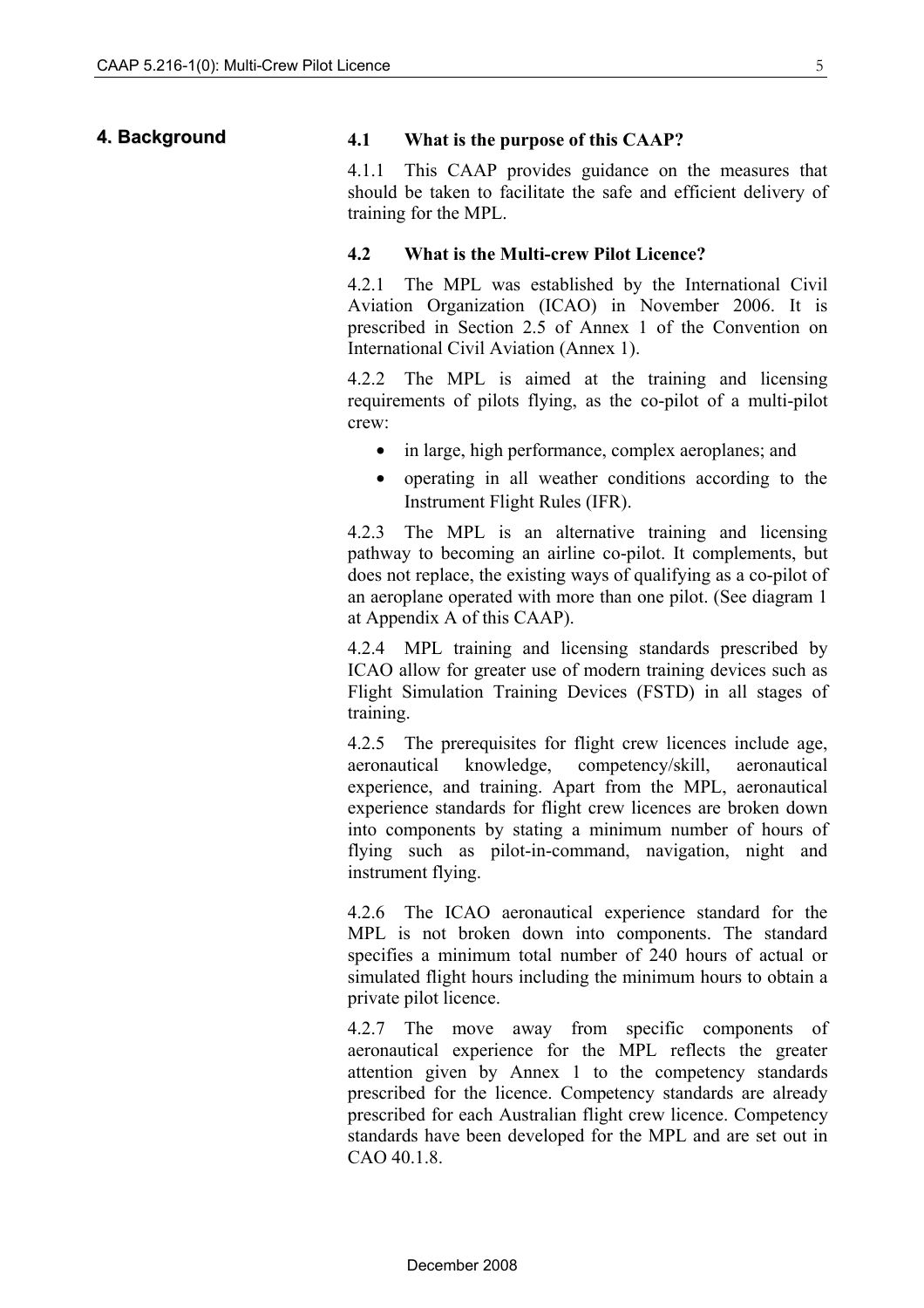#### **4.3 What does the MPL authorise?**

4.3.1 A person holding an MPL is authorised to perform the duties of a co-pilot of at least one type of turbine-powered aeroplane which is required to be operated with more than one pilot.

4.3.2 Transfer training and qualification requirements must be met before the holder of an MPL may operate a single-pilot aircraft or exercise the privileges of another type of licence such as the private or commercial pilot licence.

4.3.3 Transition from the MPL to the Private Pilot (aeroplane) Licence (PP(A)L), Commercial Pilot Aeroplane Licence (CP(A)L) or Air Transport Pilot (Aeroplane) Licence (ATP(A)L) is subject to the requirements contained in Civil Aviation Regulations (CAR) 1988.

#### **4.4 What is expected of MPL training?**

4.4.1 The MPL requires a person to complete a course of approved training, which may only be conducted by authorised training organisations. According to Annex 1, approved training involves training which is "closely supervised, systematic and continuous, and conforms to a planned syllabus or curriculum."

4.4.2 An MPL training programme needs to integrate the knowledge and skill development elements of training using various training media such as in-classroom, flight procedures trainers, computer-based training systems, and various levels of simulator and aeroplanes. The media used for any particular element in the training should be suitable, appropriate and effective.

4.4.3 MPL courses need to be competency-based. One of the attributes of competency-based training, as defined in the ICAO publication, Procedures for Air Navigation Services – Training (PANS-TRG), is the use of a continuous evaluation process to ensure the effectiveness of training and its relevance to line operations. This aspect of continuous evaluation is especially important given the nature of the MPL.

4.4.4 The level of competency expected from MPL holders has been defined by ICAO in Annex 1. ICAO has also provided competency units, competency elements and performance criteria for the MPL in Appendix 2 of Chapter 3 in the PANS-TRG. In broad terms, the MPL holder is expected to be able to complete an airline's initial operational experience (IOE) stage of training with a high probability of success, and within the timeframe normally allowed for that stage.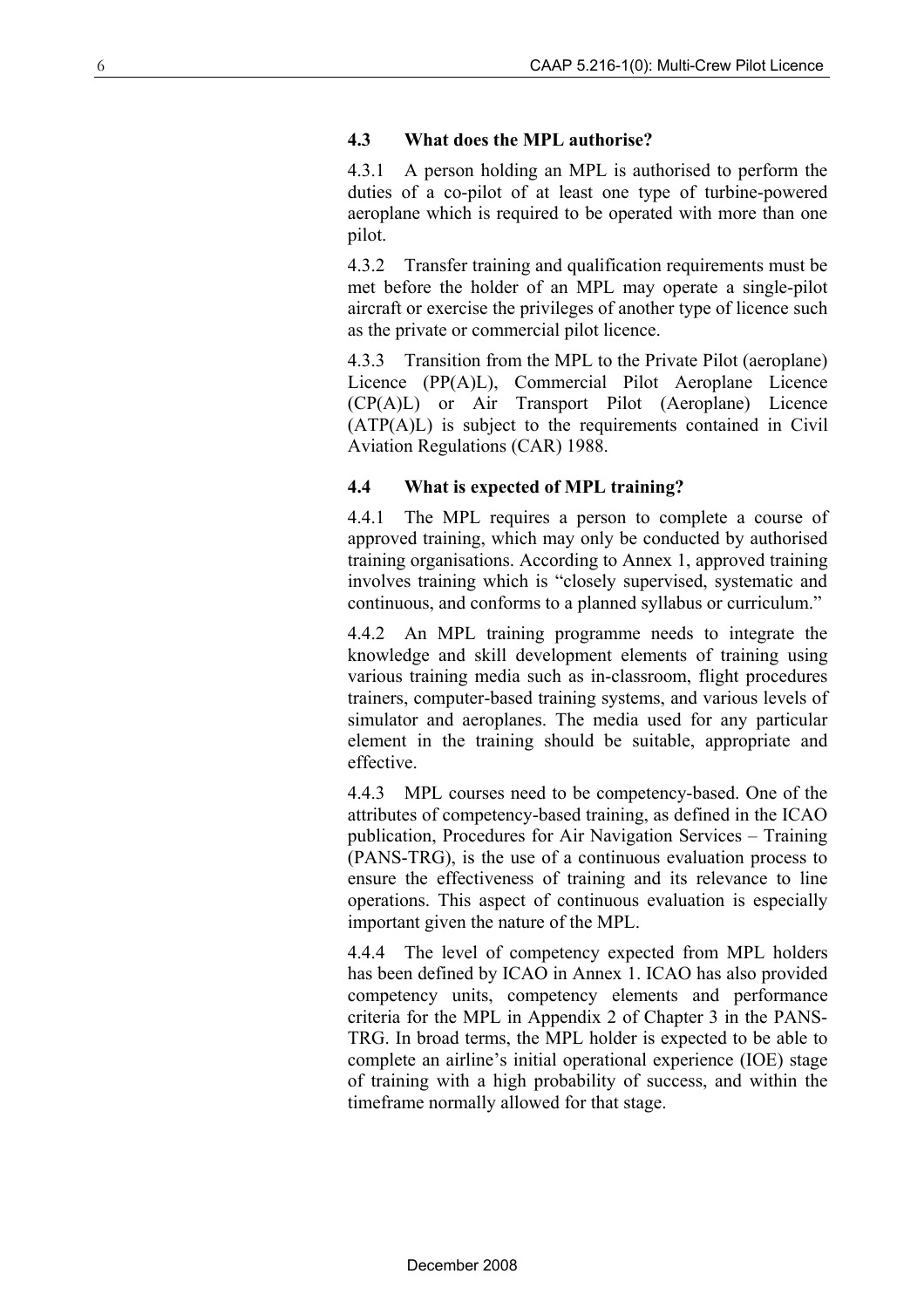4.4.5 CAO 40.1.8 contains the competency standards including competency elements and performance criteria for the grant of an Australian MPL. These competency standards are based on ICAO standards.

4.4.6 Training organisations involved in an MPL programme need to be able to demonstrate, to the satisfaction of the Civil Aviation Safety Authority (CASA), that their training will produce a graduate with a level of competency in multi-crew operations at least equivalent to what is currently expected from graduates of ab-initio training programmes who have completed type rating training for a multi-pilot aeroplane.

### **5. Organisational Requirements**

#### **5.1 Overview**

5.1.1 Training for the MPL may only be conducted by organisations approved by CASA to conduct MPL training and the training programme must be approved by CASA.

5.1.2 An appropriate arrangement between all the training providers and the airline which will be employing the graduates of the course is required to ensure the following outcomes:

> theory and practical course content is integrated throughout the training programme regardless of which organisation conducts the training;

> an effective in-training and post-training evaluation system will be used throughout the programme;

> corrective action is taken if in-training or post-training evaluation indicates a need to do so;

> procedures and practices learnt in the training programme are relevant and applicable to the airline's operation;

> graduates from the course are fully prepared for the airline's IOE; and

> one organisation is accountable for the courseware, effective coordination and oversight of the programme to ensure it is delivered in accordance with the training programme that was approved by CASA, quality assurance, and reporting to CASA.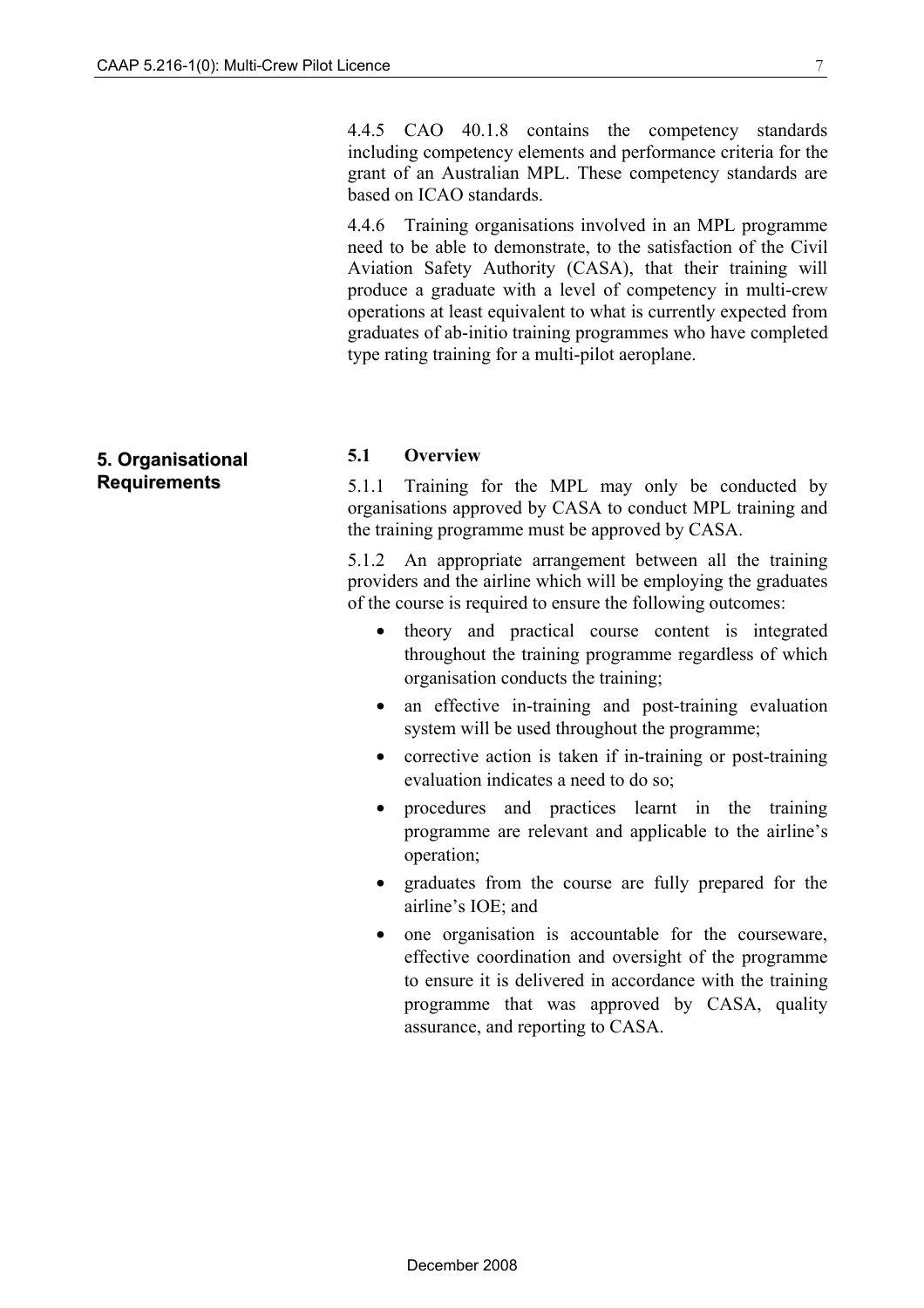### **5.2 Training organisations**

5.2.1 Training organisations delivering MPL training must hold applicable approvals, have suitable facilities and resources and engage appropriately qualified personnel. Training organisations need to satisfy CASA that they have the capability to deliver the course (or their component of the course in the case of a consortium of organisations participating in a programme).

5.2.2 CASA would accept a consortium of training organisations collaborating to deliver an MPL course. For example, an organisation which specialises in ab initio training could collaborate with another organisation which specialises in airline type rating training to deliver an MPL package.

Where a programme is to be delivered by a consortium of training organisations, one organisation must be nominated as the accountable organisation.

5.2.3 An MPL course will only be approved if an airline is involved. The airline would be the one which is expected to use the MPL graduates. The airline's involvement is required to ensure the students are trained in the airline's operating procedures and the instructors are familiar with the airline's operation. The airline is expected to at least:

> support the training of instructors used in the Intermediate and Advanced Stages of the course;

> provide its operational manuals for instructors and students to use in the Intermediate and Advanced Stages of the course; and

participate in the selection of the students.

### **5.3 Training organisations to hold AOC**

5.3.1 An organisation conducting flight training in aircraft must hold an Air Operator's Certificate (AOC) which was issued by CASA and authorises the organisation to conduct MPL flying training.

5.3.2 An AOC is a permission granted by CASA under Section 27 of the Civil Aviation Act 1988 to conduct commercial activities prescribed in Regulation 206 of the Civil Aviation Regulations (CARs). Flying training conducted in an aircraft is a commercial activity. Therefore, it is unlawful to conduct MPL flying training without an AOC.

5.3.3 Information relating to AOCs for flying schools may be read on CASA's website at the following link http://www.casa.gov.au/aoc/aoc\_app/initial.htm.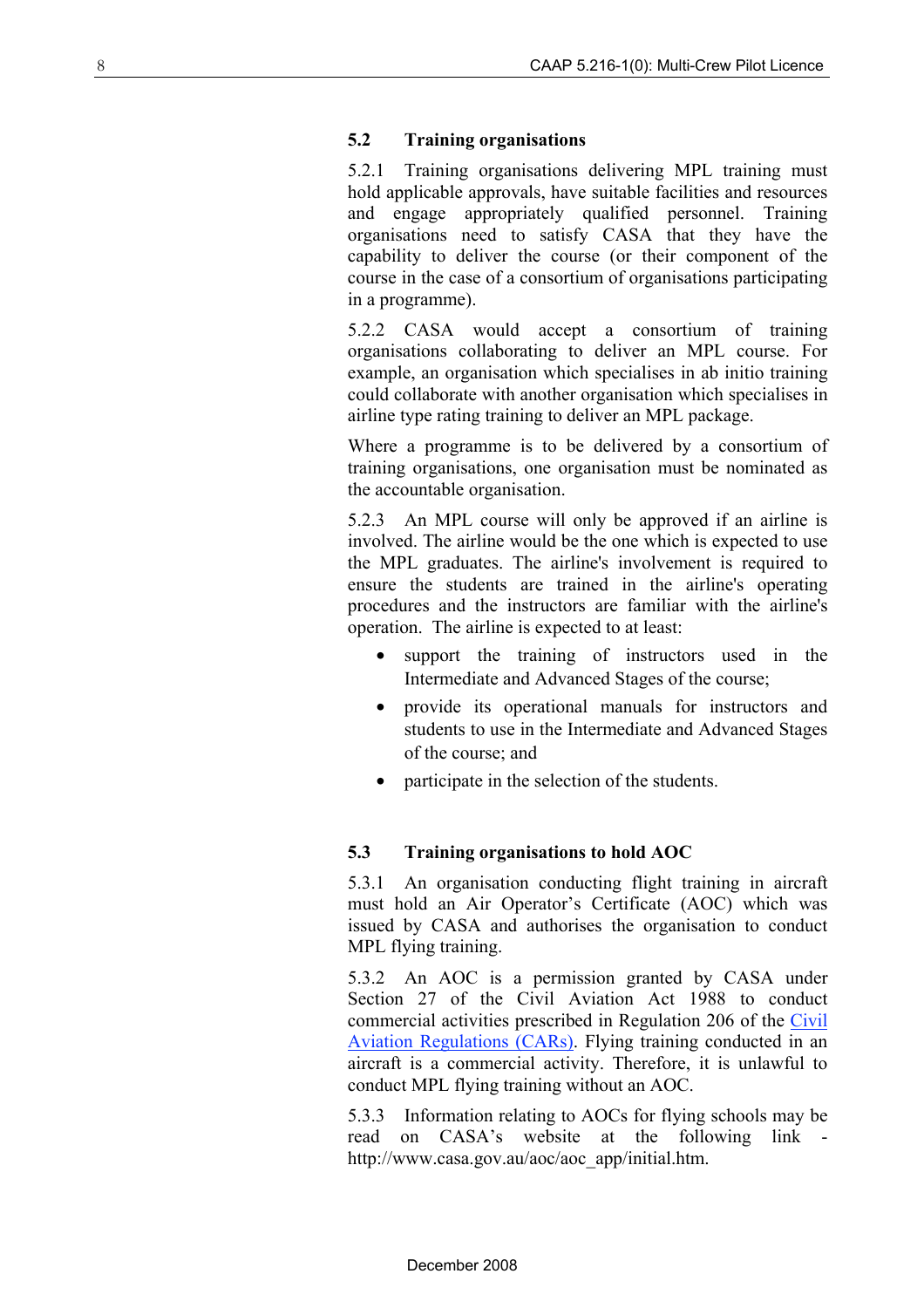5.3.4 An organisation which is delivering MPL training other than in aircraft, and is not the end-user airline, is not required to hold an AOC. However, the organisation is expected to satisfy the same organisational requirements that apply to the holder of an AOC.

### **5.4 Training organisations to have operations manual**

5.4.1 Flight training organisations need to have an operations manual (OM) which is provided for the use and guidance of the operator's staff and students. The OM needs to contain such information, procedures and instructions with respect to the flight operation of all types of aircraft and FSTD operated by the operator as are necessary to ensure the safe conduct of flight operations (CAR 215(2)).

5.4.2 Organisations conducting MPL training are also expected to have an effective Safety Management System which is relevant to their operation.

5.4.3 The OM represents the core of an organisation's operation and is provided by the organisation for the use and guidance of all operational personnel. Accordingly, the manual needs to be written in a manner that will encourage staff and students to use the manual as the primary reference for all matters relating to the conduct of training, the operation of the organisation, and the operation of its training devices and aircraft. The contents of the OM should be sufficiently clear and detailed to ensure that all personnel working in the organisation understand all relevant policies and procedures.

5.4.4 If the organisation intends the OM to give a direction for an action to be carried out, then the person or appointment holder required to carry out the action should be named. It may also be relevant to state how the action is to be carried out. If it is intended that discretion is permitted then guidance should be given on just what discretion is allowed, and how it should be applied. Organisations should note that while the format of the manual is flexible they do need to ensure that all aspects of their operation are addressed. Advice and guidance on the preparation of operations manuals is available in CAAP 215- 1 (0) 'Guide to the Preparation of Operations Manuals'.

### **5.5 Training provider's organisation**

5.5.1 In order to be recognised as 'approved trainers', organisations delivering training for the issue of an MPL will need to provide a structure which promotes communication between staff, establishes unambiguous lines of responsibility for the delivery of training and includes clear and functional supervision for both staff and students.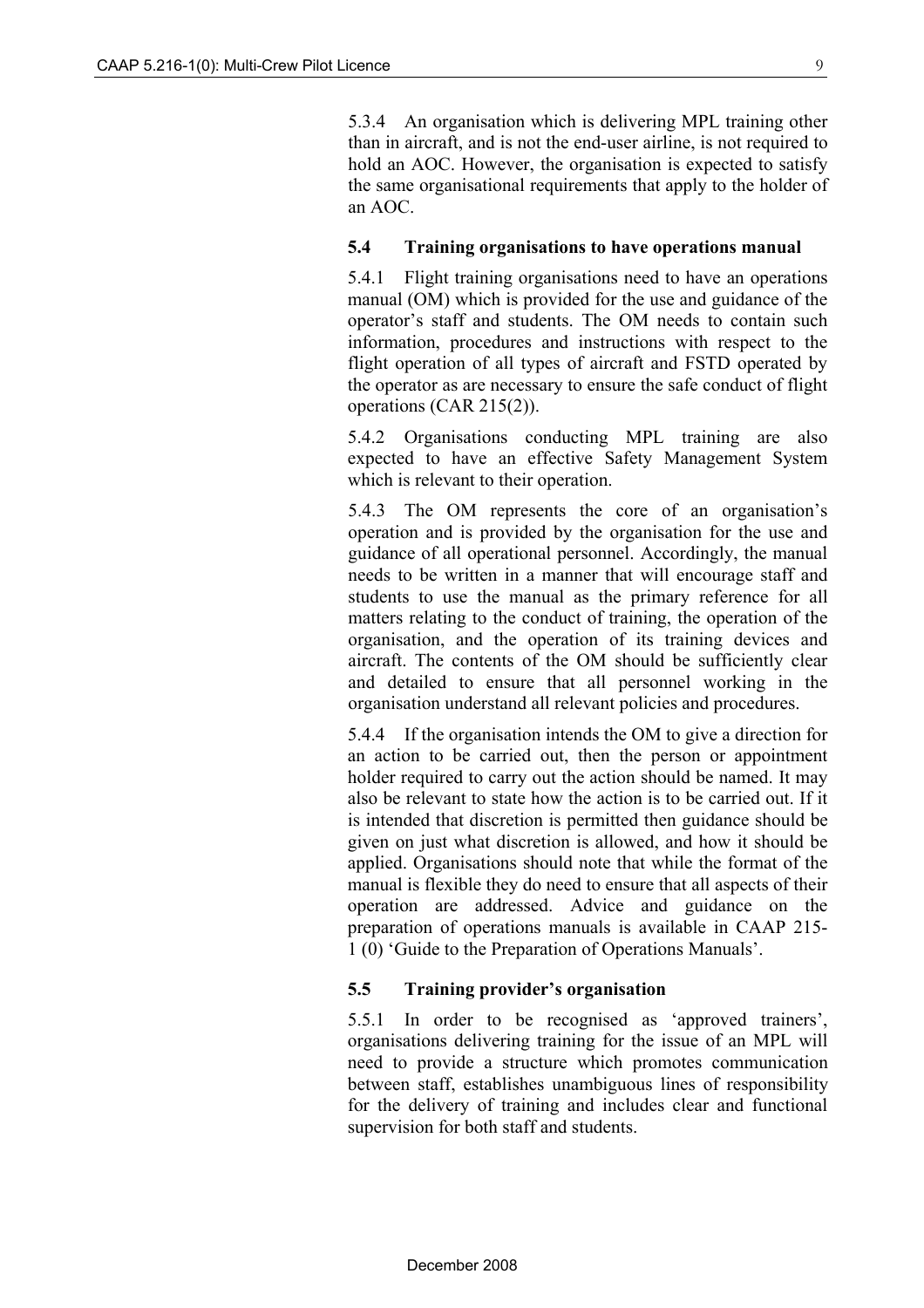Overall control of training should be vested in one person (such as a Head of Training) who has the authority to communicate with CASA on all training related matters.

5.5.2 A suitable organisational structure is one which:

identifies the key positions within the organisation and describes how individual responsibilities will be allocated;

clearly indicates how supervision will be conducted for both staff and students;

provides a description of the supervisory structure of the organisation;

describes how the supervision of students will be achieved; and

gives a clear description of how junior instructors will be supervised and how their progress will be monitored and recorded.

5.5.3 Large organisations need to consider the number of staff necessary for the safe conduct and supervision of their operation.

5.5.4 Organisations need to take into consideration the workload (staff numbers) required to monitor any training delivered by third parties (as applicable).

### **5.6 Facilities**

5.6.1 The facilities required to conduct training will vary according to the size and complexity of the individual organisation. However the following facilities should be considered a minimum:

training rooms that are;

- furnished in a manner such that each student has access to a reasonable study/work area (a chair and a desk or flat surface suitable for writing on), and
- free from outside distractions (i.e. not part of the general public areas of the organisation);

training aids that are appropriate to the content of the course being conducted; and

a general briefing area suitable for the briefing/debriefing of students before and after training flights or FSTD sessions. This area should be free from distractions, quiet and equipped with some means of presenting information in a visual format, such as a white board.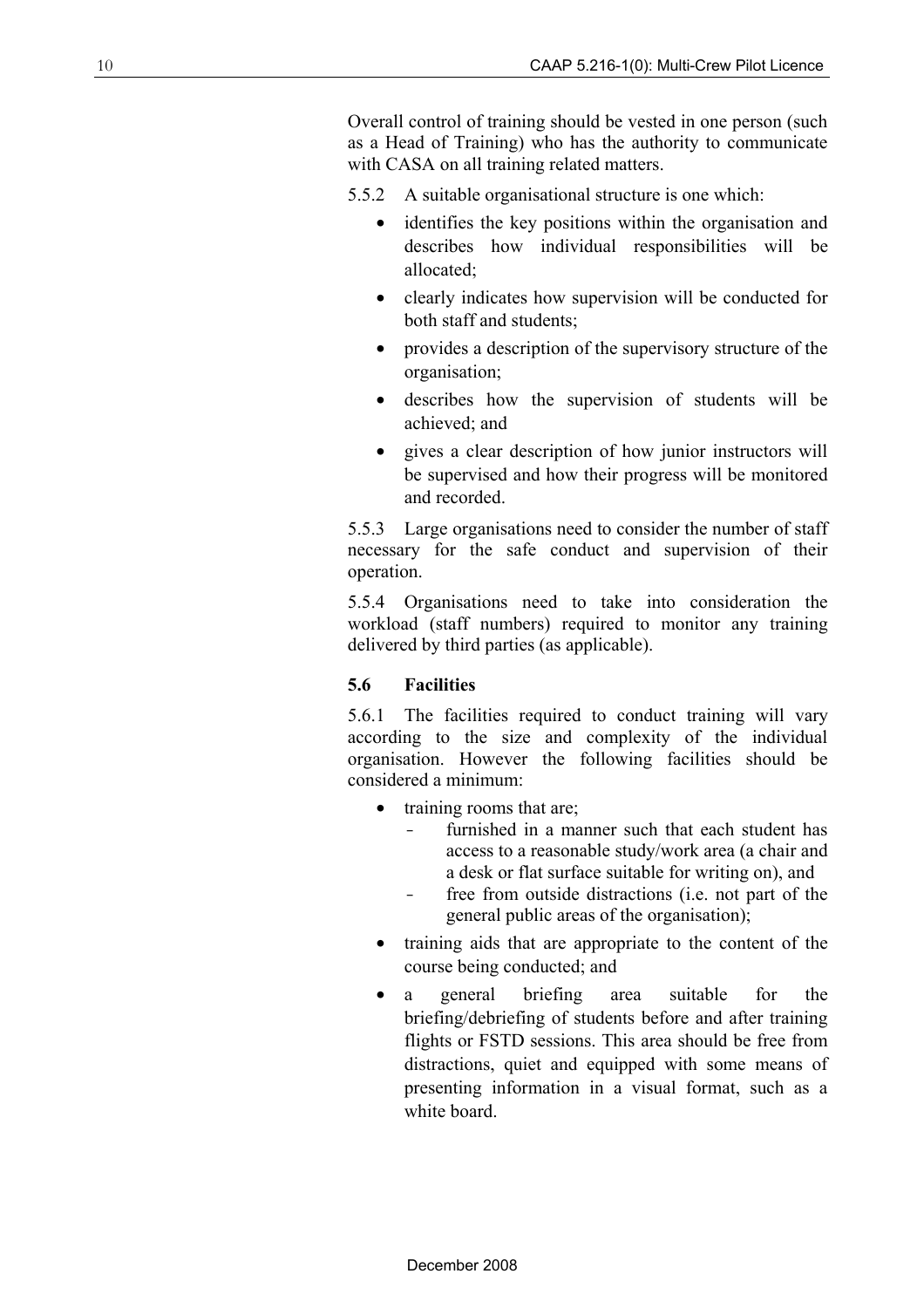#### **5.7 Training aircraft**

5.7.1 Training organisations should only use aircraft that are equipped in a manner which will enhance the delivery of flight training and ensure the objectives of the course are realised, consistent with the requirements of an MPL.

5.7.2 The configuration of the training aircraft must be orientated to the particular stage of training. When aircraft are used for multi-crew operations, the aircraft needs to be configured for realistic multi-crew operations, including duplicated instrument panels and engine/propeller controls, such that neither pilot is required to use instruments or controls that are not on 'their' side of the aircraft.

#### **5.8 Training devices**

5.8.1 Training devices used in the MPL course should be approved for that purpose. The devices should conform to the standards specified in PANS-TRG.

#### **5.9 Base training**

5.9.1 The final element of an MPL course requires the students to complete base training in an aircraft of the same type which was used during the final stage of the course.

5.9.2 The number of take-offs and landings required to be flown by a student during base training is twelve. This number can be reduced by CASA but in any case not less than six, based on evidence of experience gained with MPL implementation and only where the airline can demonstrate the effectiveness of a particular MPL training programme.

#### **6. Course Approval**

#### **6.1 Overview**

6.1.1 MPL training courses need to be approved by CASA. The process for approving a training course is available from CASA's website www.casa.gov.

#### **6.2 Course content and structure**

6.2.1 The requirements for a course of training are set out in CAO 40.1.8. The structure of an MPL course should be consistent with the content and structure model prescribed in Annex 1 and PANS-TRG as they apply to the MPL. The ICAO model for the MPL is attached as Appendix B to this CAAP.

6.2.3 A course of training may only be approved if it contains all the elements prescribed by ICAO in PANS-TRG, satisfies the relevant requirements of CAR 1988 and accords with the guidance provided in this CAAP.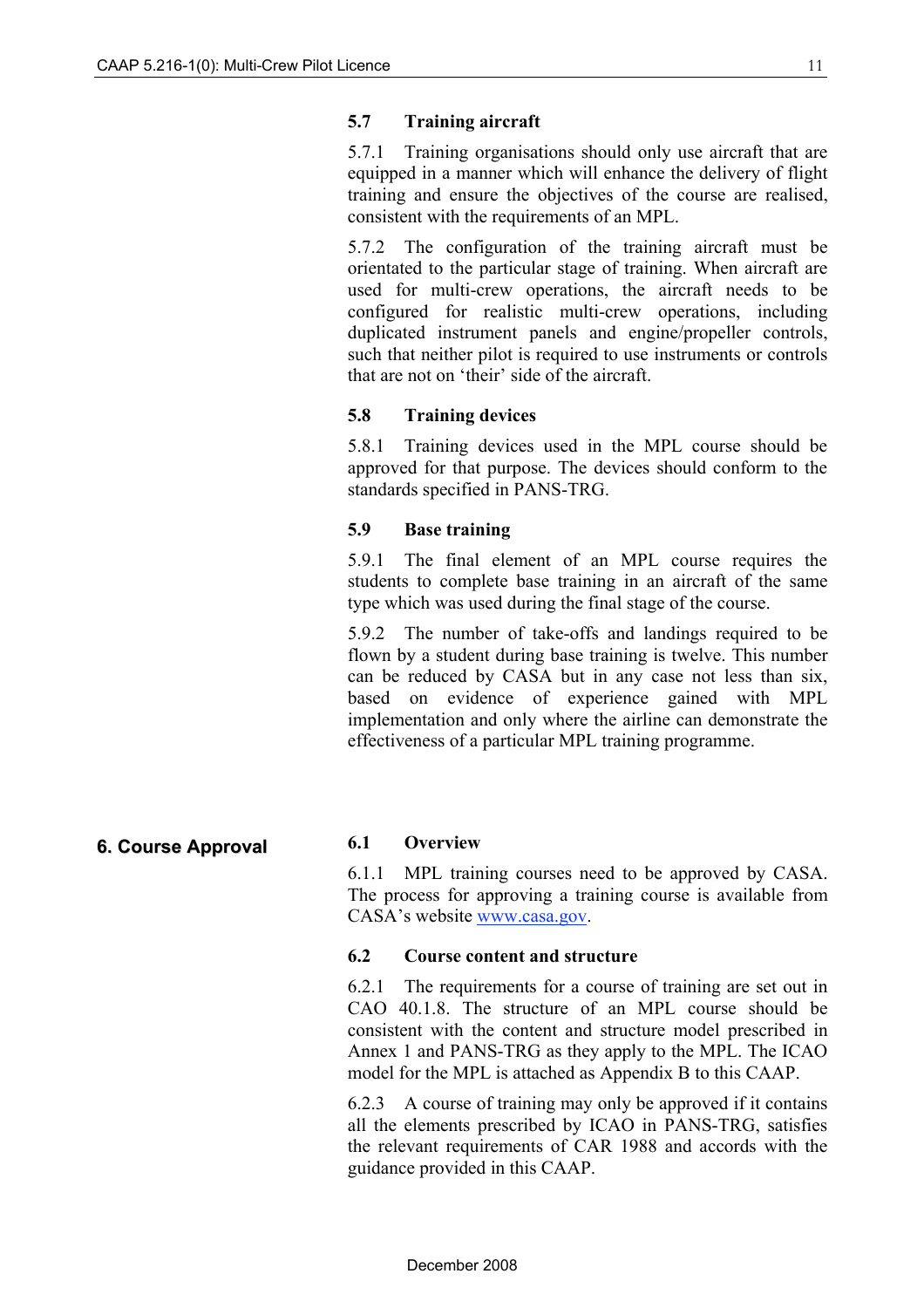6.2.4 The theory requirements for the course are set out in CAO 40.1.8 and cover a set of examinations that make up the MP(A)L theory examination. To prepare students for the examination, the course should cover the syllabus content prescribed by CASA for the following qualifications.

The syllabus content is published in CAO 40.1.8.

Flight Radio Operator Licence (FROL);

Instrument Rating (Aeroplane);

Type Rating for the aircraft to be used in the final stage of the course and as the aircraft in which the student is expected to operate during IOE;

Air Transport Pilot (Aeroplane) Licence (ATP(A)L); and

Relevant content in the Commercial Pilot (Aeroplane) Licence (CP(A)L) Day VFR Syllabus.

### **6.3 Resources**

6.3.1 The training plan needs to show what resources are to be used in delivering the course, such as training devices, computer based training systems, FSTDs and aircraft.

6.3.2 The OM needs to cover maintenance requirements for training systems and devices and what training and assessment arrangements are to be used for staff required to use the particular type of training resources.

### **7. Conduct of Training**

### **7.1 Overview**

7.1.1 Training for the MPL should be conducted using competency-based training methods. Guidance material on how to establish and deliver a training course using these methods is available from CASA's website www.casa.gov.

7.1.2 ICAO has published information about competency based training in its publication PANS-TRNG, document number 9868.

### **7.2 Students - selection**

7.2.1 Students enrolled in an MPL course are expected to have been selected for the course based on their suitability for the role of co-pilot of a multi-crew airline operation and their ability to successfully undertake the course.

7.2.2 The selection process should involve the end-user airline.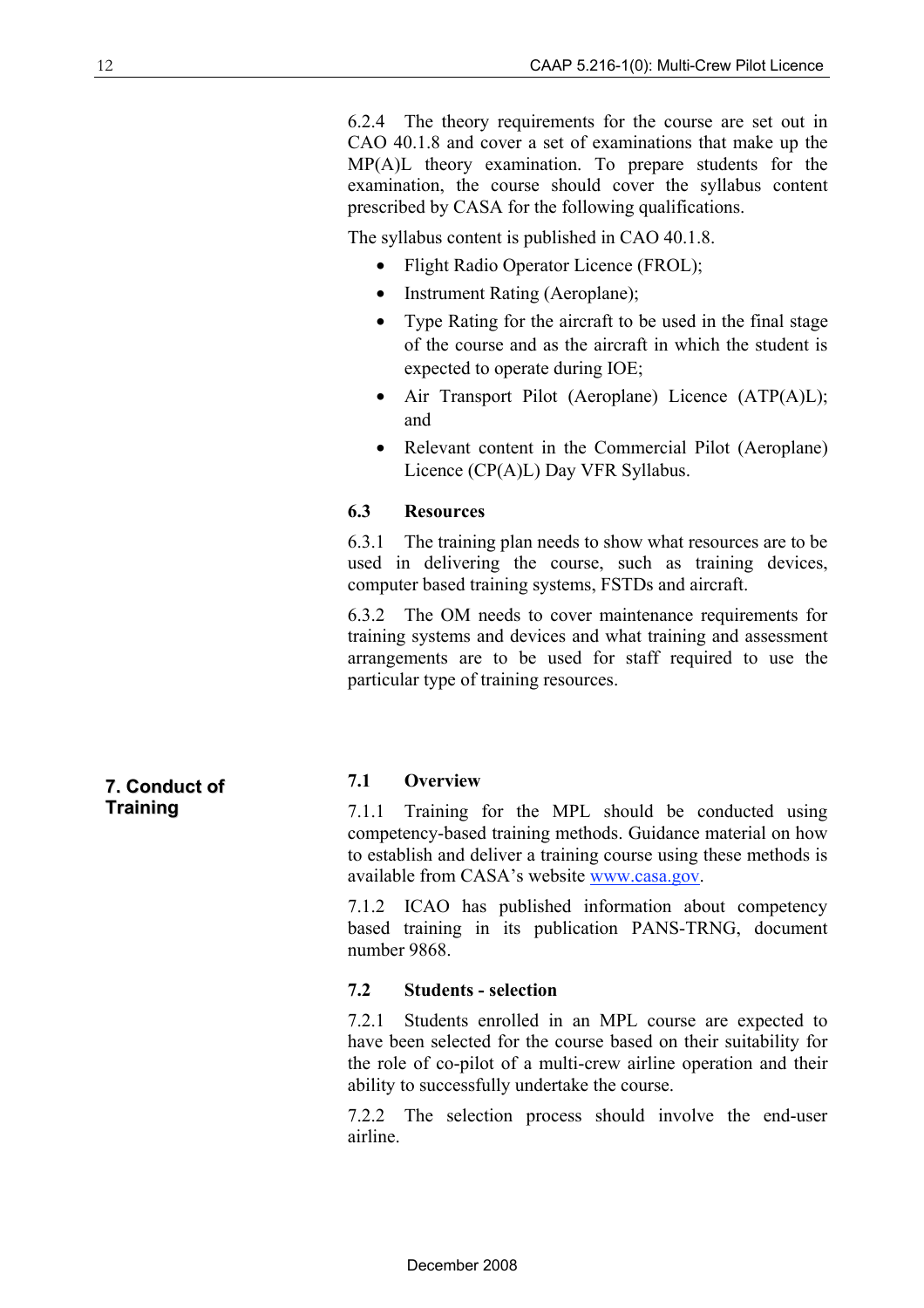7.2.3 To ensure students are fully engaged in their course, they should be informed about the requirements of the MPL. Information should include the prerequisites for obtaining an MPL, the scope and content of the course, the competency standards they will be trained for and assessed to, the course schedule and the requirements imposed on holders of an MPL that apply post qualification.

### **7.3 Training plans**

7.3.1 To obtain an MPL a person must demonstrate competency by achieving the prescribed flight standards. The standards provide a basis for the design of a training strategy or plan that will allow the transfer of skills and knowledge from the instructor to the student in a clear, logical and systematic manner. As a component of this process of transferring knowledge, instructors will continuously be assessing the progress of a student and then, if required, modifying training methods. These formative assessments should be structured and based on evidence of appropriate performance towards consistent achievement of competency, and they must be recorded.

7.3.2 Training plans need to address each flight standard. The training plan produced by a training organisation should show in what lesson(s) the performance criteria will be taught and state the desired outcomes.

7.3.3 Some of the criteria for each element may be taught over a number of lessons. Where this occurs, it should be identified in the lesson plan. When criteria are spread out over a number of lessons, the assessment of competency and certification of competency cannot take place until the student has demonstrated competency in all the criteria specified for the element.

7.3.4 The competency standards for the MPL are prescribed in  $CAO$  40.1.8.

#### **7.4 Training records**

7.4.1 Accurate, and current, planning and recording is the core of any competency-based training programme. Examples of suitable training plans and records are available on the CASA website at <www.casa.gov.au/seminars/cbt/intro.htm>.

7.4.2 The standard for training records is prescribed in CAO 40.1.8. Training records should incorporate the content of the sample in the CAO.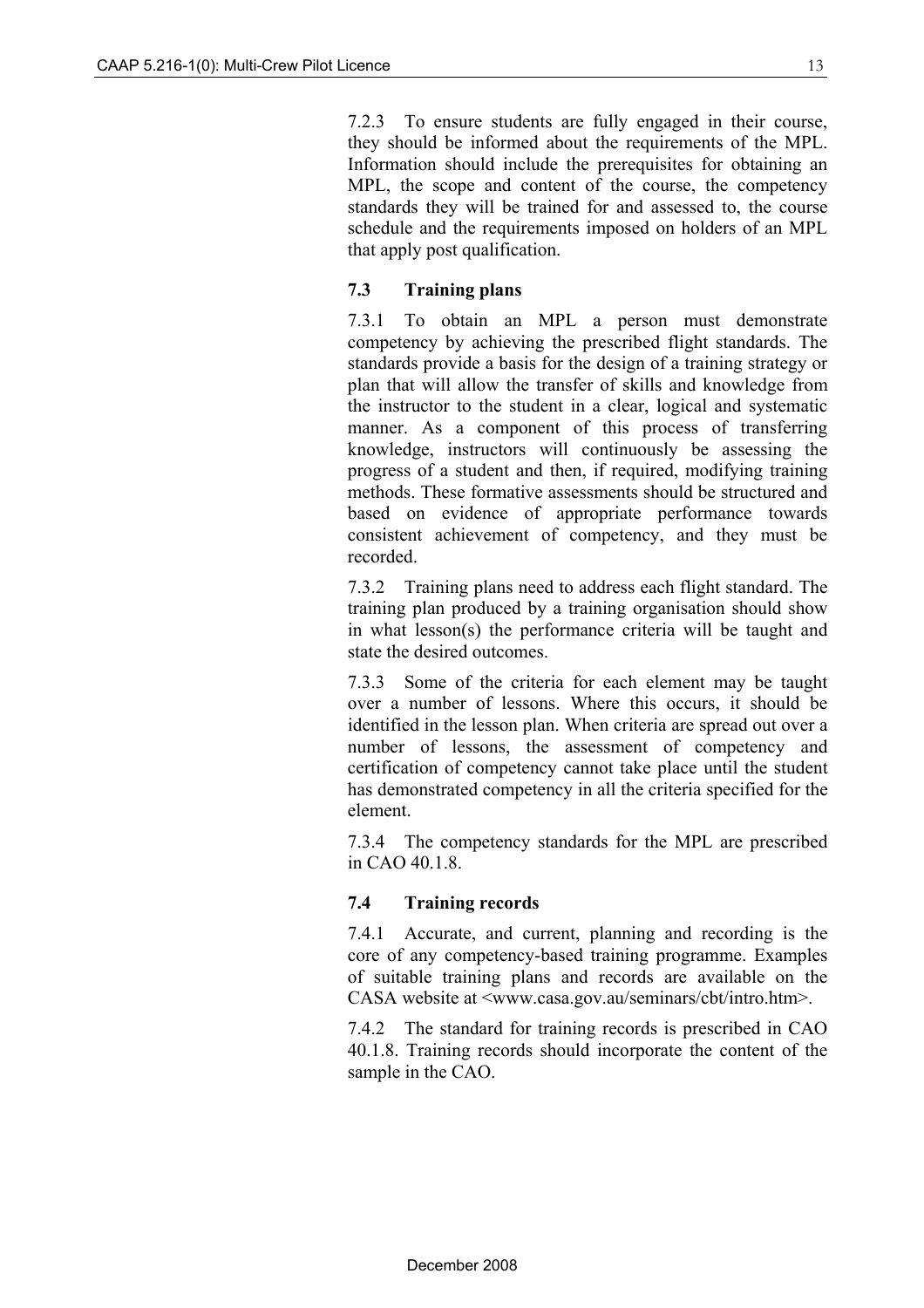### **7.5 Integrated training**

7.5.1 Integrated training is a key attribute of MPL training. It is achieved where the training plan blends the delivery of aeronautical knowledge with the acquisition of practical flying skills. Correctly planned and implemented integrated training will allow the student to consolidate their theoretical knowledge through practical application wherever this is appropriate. Threat and Error Management (TEM) is an essential element in all training including the MPL, and so will need to be integrated throughout the training programme.

7.5.2 A training course specified critical and integration milestones. The minimum milestones are prescribed in CAO 40.1.8. Training organisations are encouraged to ascertain any other additional milestones they believe are essential to the conduct of their course.

### **7.6 Achievement records**

7.6.1 Training organisations are encouraged to develop achievement records according to their own requirements. An acceptable form of achievement records, listing the units and elements of competency for each stage of training, is provided in CA) 40.1.8.

7.6.2 Achievement should be assessed on a scale which has at least four levels.

7.6.3 Before being allowed to progress to the next stage of training, or recommended for a flight assessment, a student must be assessed and certified as competent in each element listed in the appropriate Achievement Record. In addition to the Flying Instructor's certification, the student must certify on the Achievement Record that the specified training has been completed. To avoid the requirement for duplicate certifications in successive stages of training, any element which has been listed in the same standard in a previous stage is not repeated, unless there is a need for the student to achieve the competency at a higher level.

7.6.4 The standard specified in each Achievement Record is the minimum required for the particular stage but, if a student can consistently achieve a higher standard, then the element may also be certified in the achievement records for any or all higher levels. However it should be noted that certification for elements at the next stage must not be made until all elements in the current stage have been completed and certified.

7.6.5 The Achievement Record must be checked by the person conducting a flight assessment/test, as having been completed for all items required in that stage of training.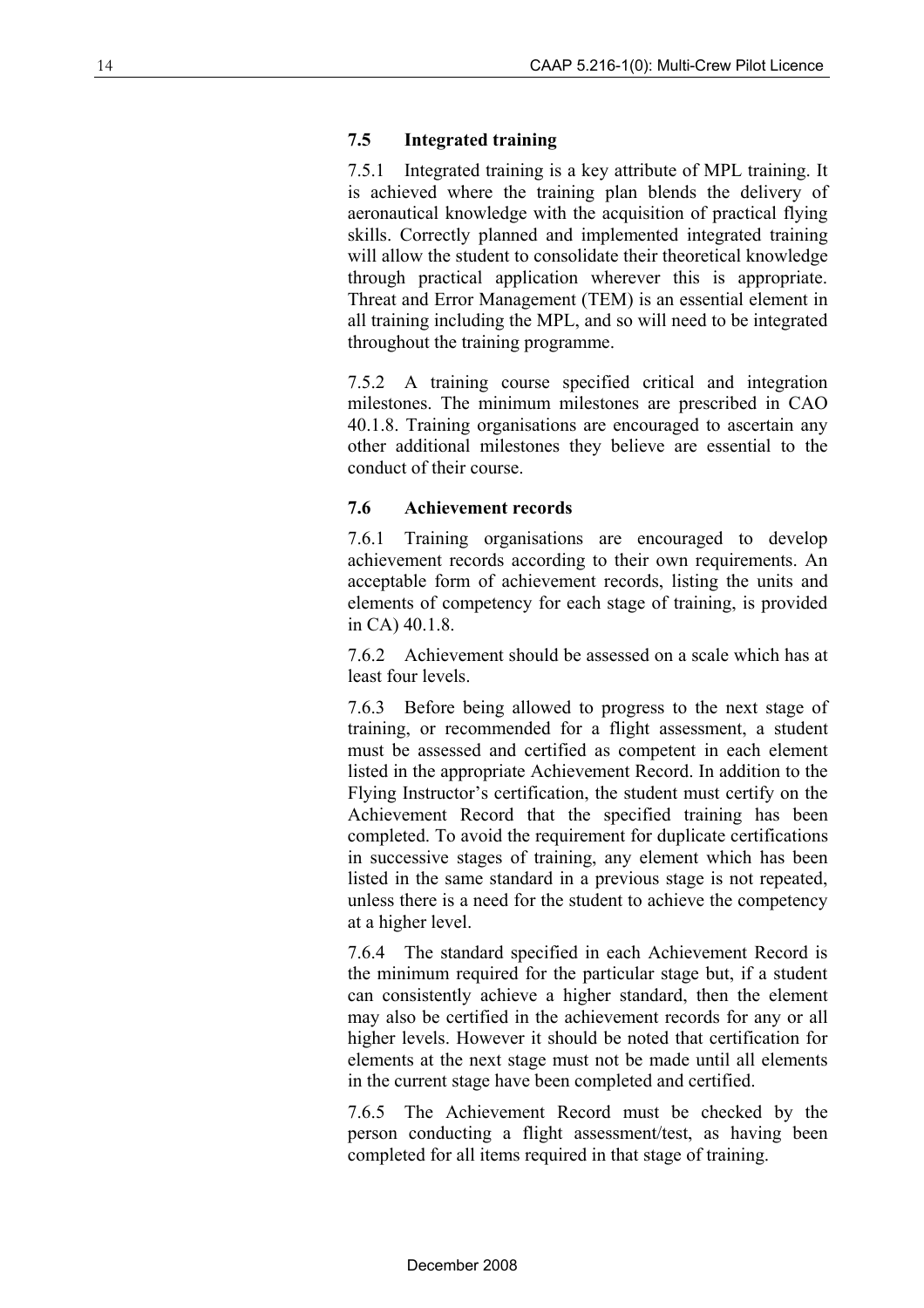#### **8. Assessment**

#### **8.1 Overview**

8.1.1 MPL training requires continuous assessment (refer to the section on Achievement Records).

#### **8.2 Aeronautical knowledge examinations**

8.2.1 MPL pilots are expected to have at least the same aeronautical knowledge as the holder of an ATP(A)L.

8.2.2 CASA's examination system assesses aeronautical knowledge progressively from PPL through the CPL to the ATPL. CASA does not have a dedicated MPL examination.

8.2.3 Until a dedicated MPL examination is written, candidates for the MPL will be required to successfully complete the following CASA aeronautical knowledge examinations. This list is prescribed in CAO 40.1.8.

8.2.4 Examinations required at the CPL level:

CNAV – Navigation

CMET – Meteorology

CHUF – Human Factors

CLWA – Flight Rules & Air Law

CADA – Aerodynamics-Aeroplane

8.2.5 Examinations required at the ATP(A)L level:

AFPA – Flight Planning-Aeroplane

APLA – Performance & Loading-Aeroplane

AASA – Aerodynamics & Aircraft Systems-Aeroplane

ANAV – Navigation-Aeroplane & Helicopter

AMET – Meteorology-Aeroplane & Helicopter

AHUF – Human Factors-Aeroplane & Helicopter

AALW – Air Law-Aeroplane & Helicopter

8.2.6 Examination for the Instrument Rating:

IREX – Instrument Rating Examination

8.2.7 Examinations required for the grant of a type rating (note, this examination may be conducted by the flight training organisation if it has been approved by CASA for that purpose):

> Type Rating examination for the multi-crew turbine powered aeroplane type on which the training course is based.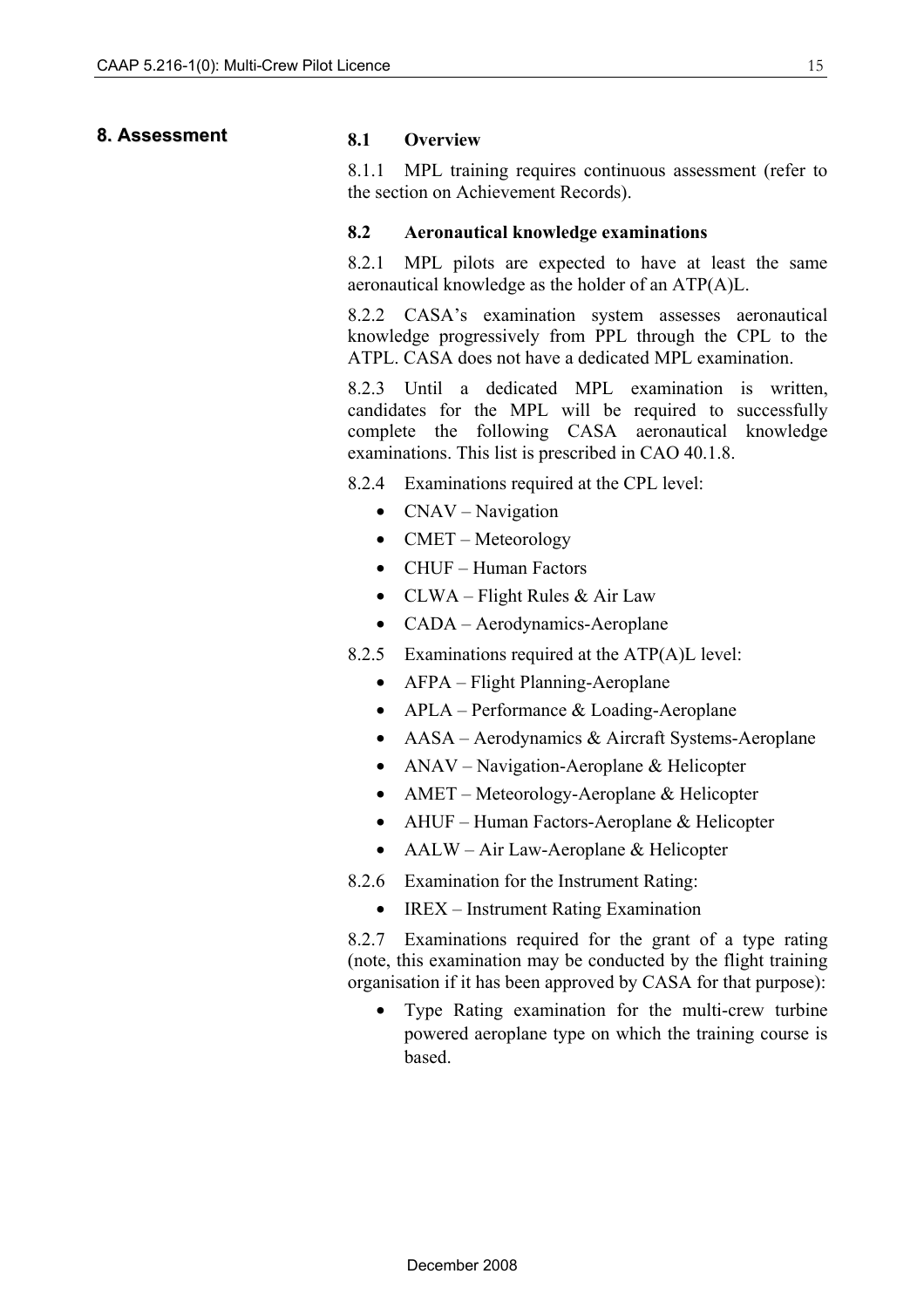8.2.8 Aeronautical knowledge training should be programmed to accord with sound integrated training practice and to maximise the transfer of knowledge to the practical training. Examinations should be scheduled at appropriate times in the course.

8.2.9 Students are expected to acquire adequate aeronautical knowledge to be able to operate those aircraft used in the training programme and to conduct the flights safely and effectively.

8.2.10 The ATP(A)L and IREX examinations should not be attempted prior to the start of the intermediate stage of the course.

#### **8.3 Pass mark**

8.3.1 The pass mark for CASA aeronautical knowledge examinations is prescribed in CAO 40.1.8 and is set at 70%. Irrespective of a pass mark being achieved in an examination, a knowledge deficiency report (KDR) will be issued in respect of any question to which the candidate gives a wrong answer. The training organisation is required to test a candidate on all items on the KDR issued with the examination results before the flight test is undertaken. The candidate must demonstrate understanding of all items noted on the KDR.

#### **8.4 Flight assessments**

8.4.1 Assessment of the student's competency at the completion of each of the Core, Basic, Intermediate and Advanced stages is an integral aspect of the MPL training programme. These assessments provide the opportunity for both the student and the training organisation to evaluate the efficacy of the training, and to identify any shortcomings or discrepancies in the training programme.

8.4.2 Any deficiencies identified in these assessments should be reported back to the training organisation and to CASA for corrective action purposes.

Where appropriate, changes should be made to the training programme to ensure subsequent courses do not experience the same deficiencies.

8.4.3 Before each flight assessment, the student must have:

received training appropriate to the stage of the course;

gained any minimum aeronautical experience which is specified in the curriculum;

the level of aeronautical knowledge specified in the curriculum; and

been recommended for the assessment by an instructor.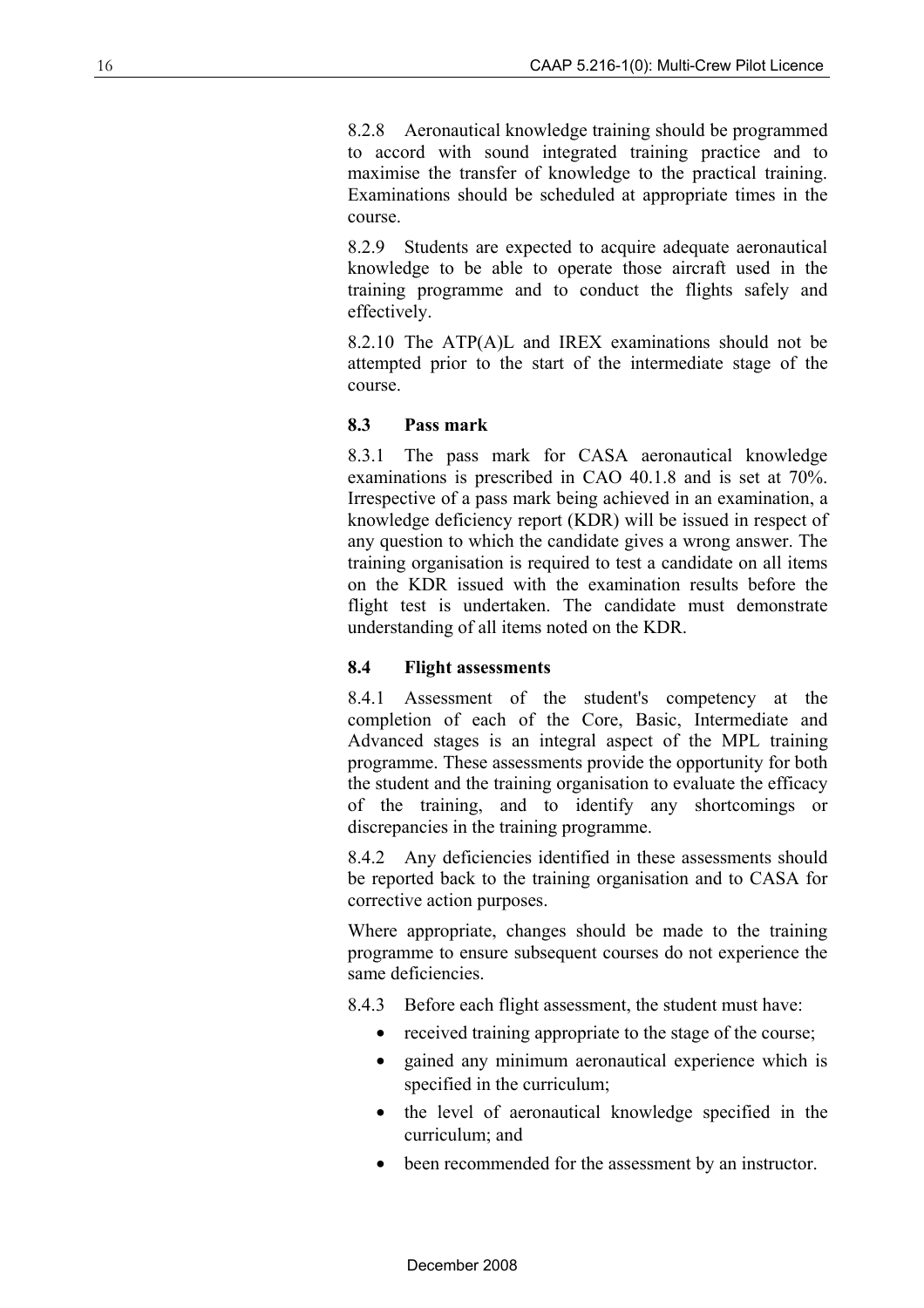8.4.4 The flight assessment should cover all the items listed on the Flight Assessment Form provided in CAO 40.1.8.

8.4.5 The student must demonstrate competency in all the units and elements of competency specified in the applicable Achievement Record. If the student fails the flight assessment (is assessed as not yet competent) a re-training programme structured to address the particular areas identified must be conducted, with re-assessment to occur only on a further recommendation from the instructor responsible for the retraining.

8.4.6 The course assessment plan should include an assessment of competency at the end of each stage of the course.

#### **8.5 MPL flight test**

8.5.1 The Advanced stage of the course includes a final MPL flight test and base training. The MPL flight test covers the elements contained in a type rating and an instrument rating flight test.

8.5.2 The flight test should include at least 2 flight sectors and separate segments of the flight operating as pilot flying and pilot monitoring.

8.5.3 The test is to cover the following:

co-pilot duties as pilot flying and duties of pilot monitoring in normal and non-normal operations;

instrument navigation and terminal procedures; and

normal and non-normal operations.

#### **8.6 MPL flight test prerequisites**

8.6.1 Before a flight test for the MPL may be undertaken, a candidate must:

> receive training appropriate to the competency standards prescribed for the MPL including those applicable to the particular aircraft type which will be flown during IOE;

> pass the aeronautical knowledge examinations prescribed for the MPL;

> satisfy all the testing requirements prescribed in the approved training programme;

> possess the minimum aeronautical experience applicable; and

> be recommended for the test by a Head of Training or Chief Flying Instructor (CFI).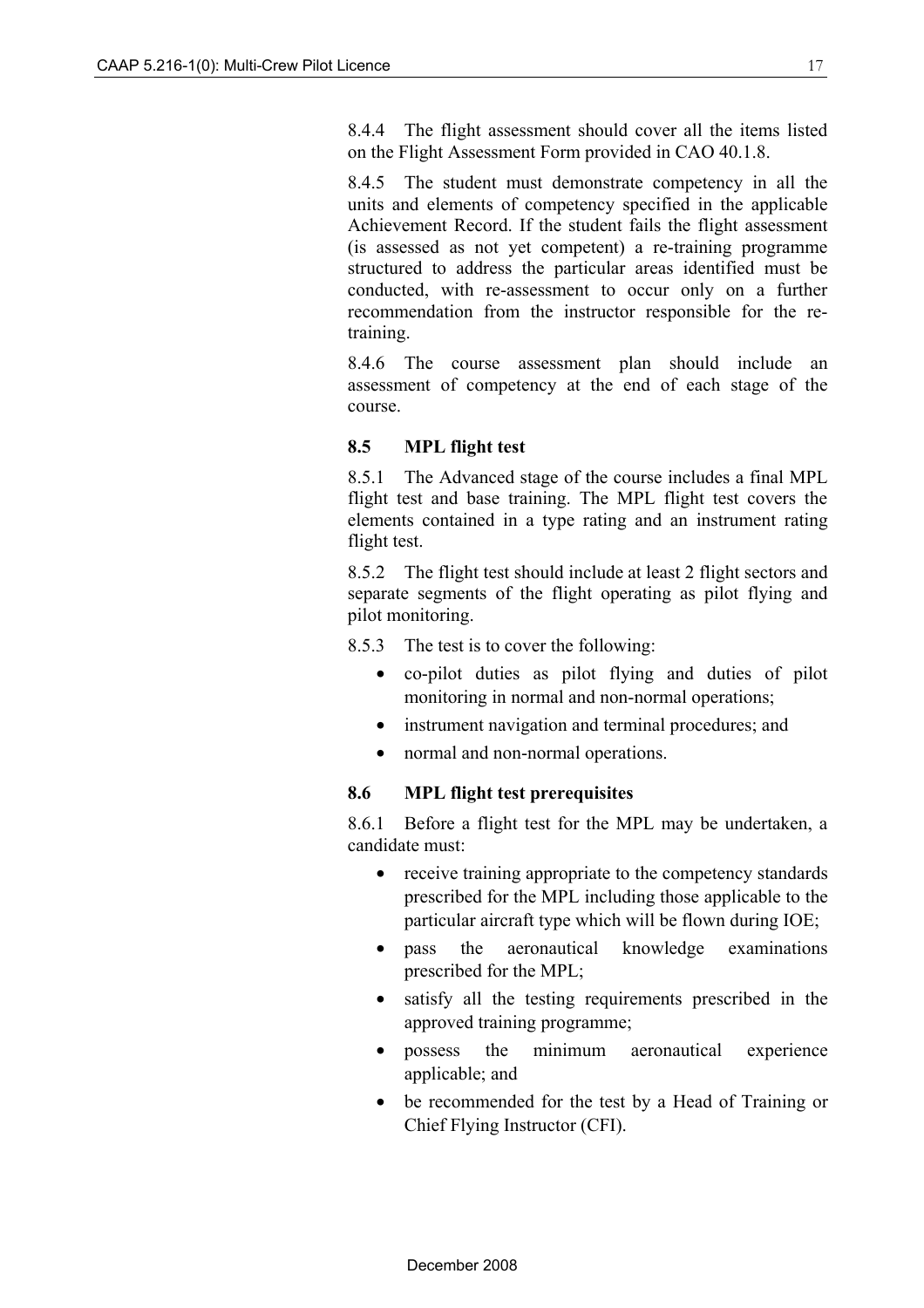8.6.2 MPL flight tests will be conducted by CASA Flight Operations Inspectors (FOI) unless specific approval is given to an Approved Testing Officer to conduct the test. The flight test is to cover all the items listed on the Flight Test Form which is prescribed in CAO 40.1.8.

8.6.3 The candidate must demonstrate to the testing officer competency in all the units and elements of competency specified for the MPL. If the candidate fails the flight test (is assessed as not yet competent), the testing officer needs to notify the candidate, CASA and the flight training organisation of the reason for the failure (to achieve competency).

#### **8.7 Re-testing**

8.7.1 When a candidate fails to demonstrate competency during a flight test, the testing officer will need to notify the candidate and the training organisation of the reason for the failure, and advise what further training is to be undertaken to rectify identified weaknesses. The candidate may then re-apply for a further test after certification from a Flying Instructor that remedial training has been completed and the applicant is prepared for the flight test. The Head of Training or CFI must recommend the applicant for another flight test.

8.7.2 The re-training plan and records should be reviewed by the testing officer prior to the re-test and should be attached to the flight test report which is to be sent to CASA for licensing purposes.

#### **9. English Language**

### **9.1 English language proficiency required for training and licensing**

9.1.1 Language proficiency is essential to effective learning. Also, standards have been set for language proficiency for flight crew licensing and the operation of aircraft.

9.1.2 The requirements for language proficiency are set out in CAR 5.09(1)(a) and in Civil Aviation Order (CAO) 40.0 English is the language to be used in Australia.

9.1.3 Training providers need to carefully consider language proficiency particularly if the students are not native English speakers. The training environment for the MPL involves multicrew concepts and practice and presents an additional factor in the design and delivery of training and the competencies of flight instructors conducting training compared to single pilot instruction.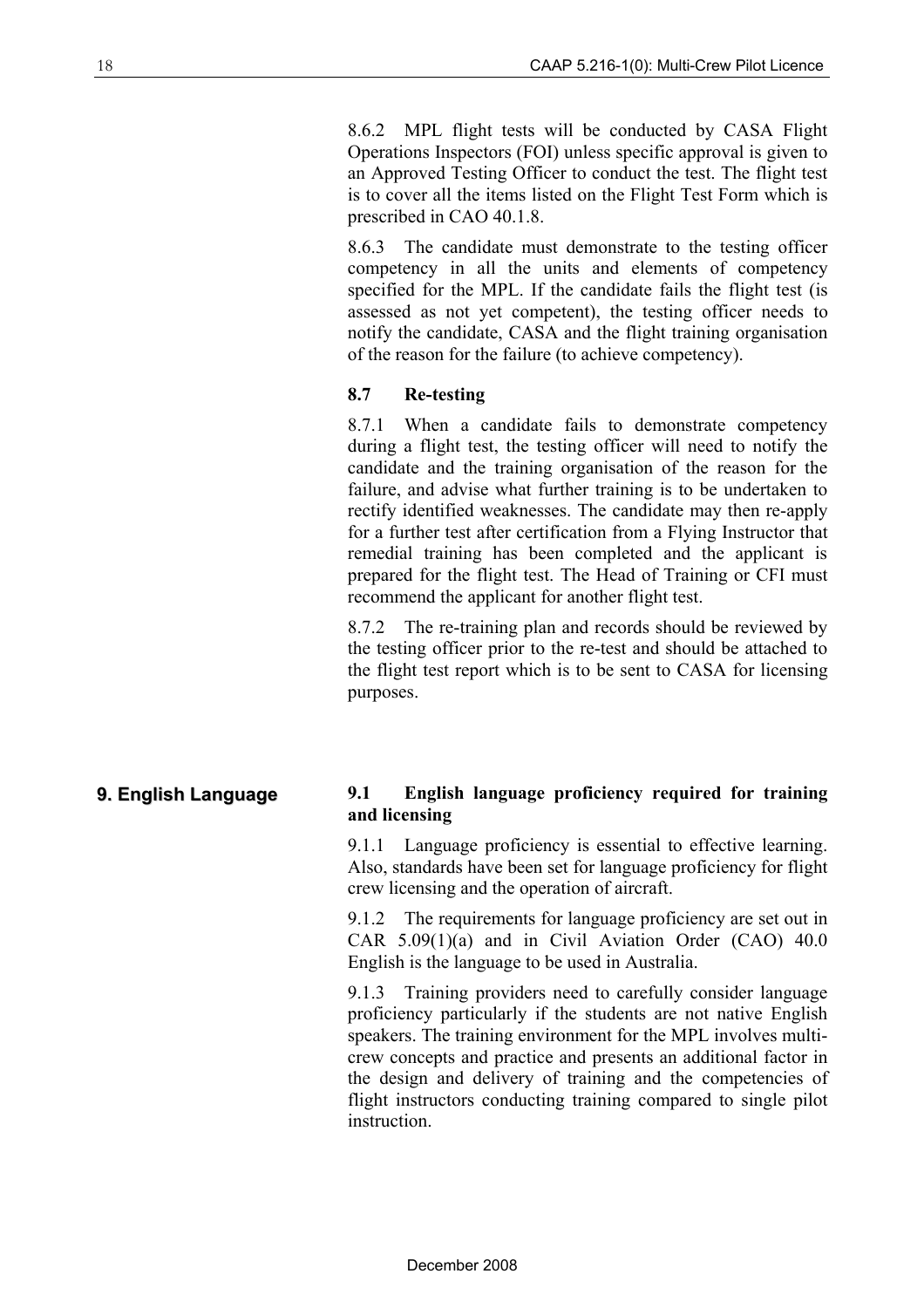#### **10. Initial Operating Experience**

#### **10.1 Initial operating experience (IOE)**

10.1.1 Following graduation, MPL pilots are expected to be used as co-pilots by the airline which was involved in the training. The airline's IOE plan is expected to be incorporated into the overall training plan.

10.1.2 Where the graduates are to be used by an airline which does not operate in Australia, suitable arrangements need to be made between CASA and the oversighting regulatory authority for the purposes of post-training evaluation and feedback to the training providers and to meet ICAO's MPL programme implementation requirements.

### **11. Data Collection and Reporting**

### **11.1 Data collection and reporting**

11.1.1 ICAO has published data collection and reporting requirements for organisations conducting MPL training and airlines using MPL pilots. The purpose of collecting and reporting this data is to help ICAO to monitor the implementation of the new MPL.

11.1.2 Training organisations delivering MPL training should submit information to CASA in line with the ICAO documents attached to State letter AN 12/50-07/37 – refer to CAO 40.1.8. It is a condition on an approval of a course that the training organisation provides this information to CASA.

11.1.3 The accountable organisation will be responsible for collecting the data and providing to CASA the reports that satisfy the ICAO requirements.

11.1.4 The accountable organisation needs to conduct a review of training at the end of each stage of the course and produce a post-stage report which includes a critique of the objectives of the stage of the course under review, deficiencies found and corrective actions to be taken to remedy those deficiencies.

#### **12.Instructors**

#### **12.1 Competencies and experience**

12.1.1 Training outcomes depend heavily on the quality of the instruction given and that is reliant on the competence of the instructors. ICAO has specified the required competencies of instructors in PANS-TRG.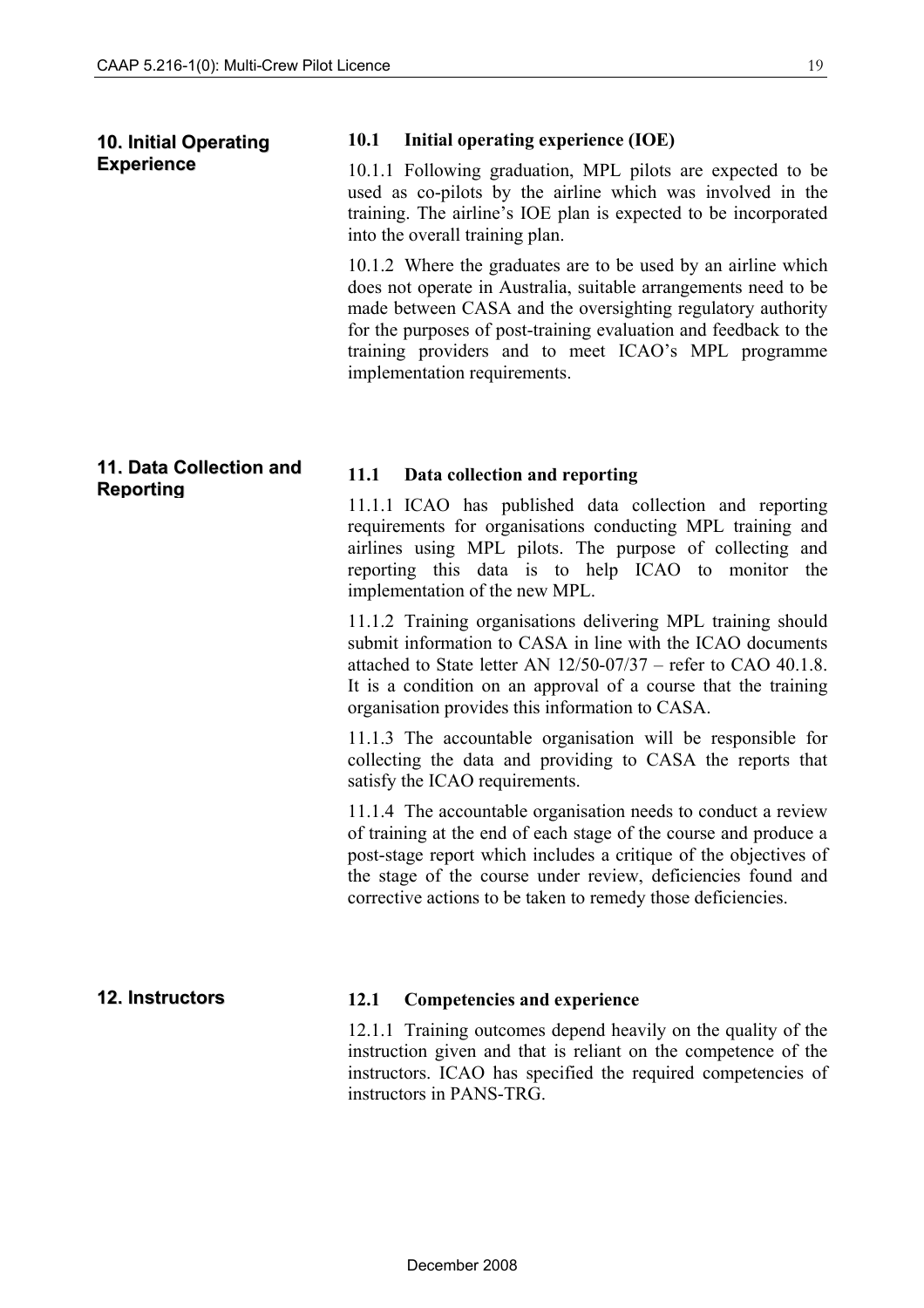12.1.2 MPL training strongly emphases multi-crew operations and relies heavily on the use of FSTDs. Also, a thorough understanding of competency-based training methods is required by MPL instructors because MPL licensing standards are largely based on competency standards. As such, MPL instructors need to have a wider set of competencies, compared to instructors involved in single pilot licence training.

12.1.3 MPL training extends from basic ab initio training through to type rating and multi-crew operational training. Due to this span of training, the skill set of a particular MPL instructor needs to be relevant to their assigned training tasks.

12.1.4 Organisations planning to deliver MPL training have a responsibility to either ensure that their instructors have, or provide a means by which the instructors can achieve, the following qualifications and competencies. The organisation is required to state in its training plan what criteria it would use to engage instructors for an MPL course.

12.1.5 For all instructors engaged in training for the MPL:

for flying instructors engaged in training for the Core and Basic Stages:

- competencies set out in Appendix C to this CAAP;
- completion of a course in the delivery of competency based training;
- completion of an operator's crew resource management (CRM) course;
- completion of human factors/threat and error management (HF/TEM) training for instructors with particular emphasis on its application to multi-crew operations;
- understanding of the philosophy of multi-crew operations;
- use of a multi-crew flight check system; and
- use of operator specific standard operating procedures (SOPs).

for flying instructors engaged in training for the Core and Basic Stages:

- applicable competencies set out in Appendix C to this CAAP;
- current Flight Instructor Rating**\***;
- current Command Instrument Rating**\***;
- management of multiple students;
- successful completion of an operator's multi-crew operations course; and
- multi-engine training approval for instructors conducting training in multi-engine training sequences (FSTD or aircraft);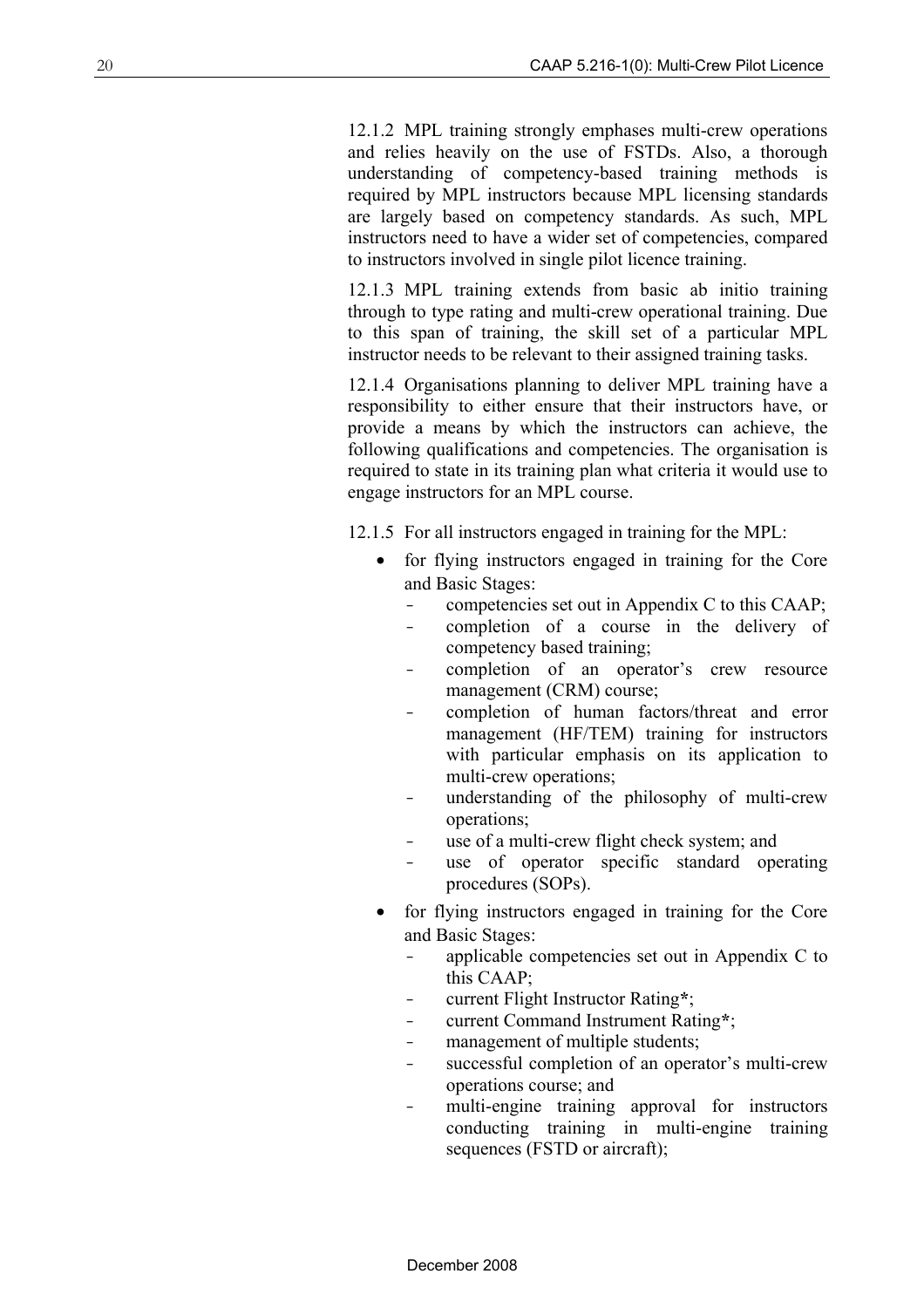for flying instructors engaged in training for the Intermediate and Advanced Stages:

- applicable competencies set out in Appendix C to this CAAP;
- hold, or have held, a Command (Multi-engine) Aeroplane Instrument Rating;
- hold, or have held, a Flight Instructor Rating; be authorised to conduct the training;
- hold, or have held, a Multi-engine Training Approval or approval to give training for the grant of a multi-engine aeroplane type rating;
- hold appropriate type rating for the advanced stage; and
- have suitable experience in multi-pilot operations or have received appropriate training in multi-crew cooperation training in a suitable multi-crew FSTD and undertaken observations of multi-crew line operations with a suitable airline.
- \* Ratings only need to be current for those instructors involved in training in aircraft.

### **12.2 Induction**

12.2.1 The standardisation of instructors is essential for any MPL training organisation. Induction training, which covers the following elements, will provide a suitable level of initial standardisation:

structure and management chain of responsibility:

- This should provide the new instructor with a clear understanding of the hierarchy of the organisation and the lines of communication and responsibility; and
- Instructor and student duties and responsibilities, with particular attention given to the conduct of inflight procedures such as;
	- multi-crew operations, and
	- emergency and non-normal procedure training.

multi-crew operations:

Particular attention should be given to ensuring that instructors are cognisant of the differences in multi-crew training, and are familiar with the specific requirements of the organisation with respect to multi-crew training.

course specific training:

Complete training to proficiency in delivering training in those elements of the course to which the instructor will be assigned.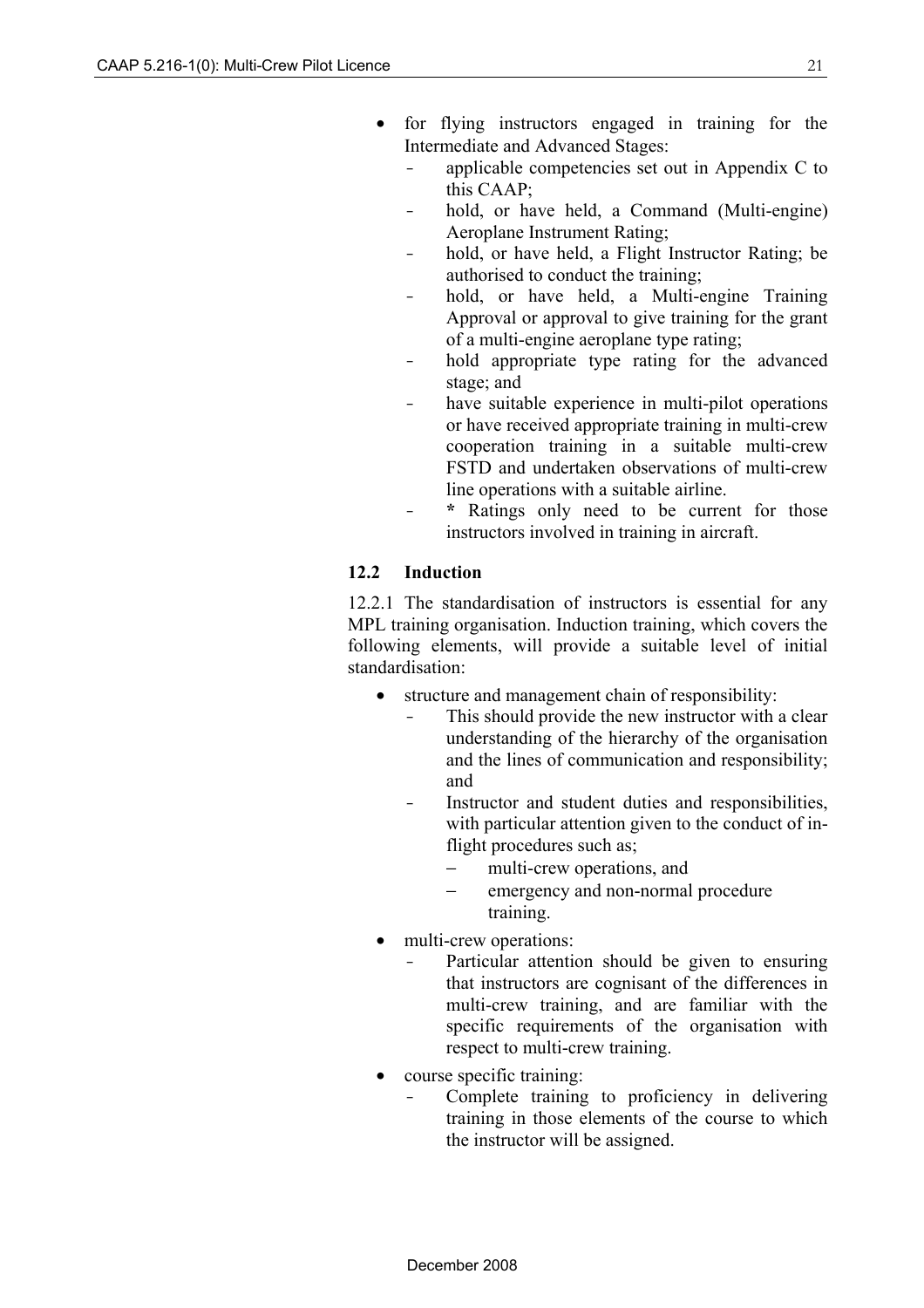threat and Error Management (TEM):

- Clearly address the need for TEM;
- Ensure that all instructors clearly understand the importance of applying TEM in training;
- Ensure that instructors understand how to deliver TEM training; and
- Ensure that instructors are competent in the assessment of TEM.

supervision:

- Address the need for supervision and the individual responsibilities of instructors; and
- Operations Manual;
	- Instructors should be left in no doubt as to the need for them to conduct all operations in accordance with the procedures laid down in the operations manual;
	- Pre- and post-flight briefings procedures; and
	- In addition to addressing the policy on briefings, instructors should be given the opportunity to review and refresh their individual briefing techniques.

training procedures:

- Address the Operations Manual provisions on training including the use of Training Plans, Achievement Records etc;
- Recording procedures; and
- Instructors should be given the opportunity to gain familiarity with the organisation's recording methods. In particular, attention should be given to the need for accurate Training Records, and the need to maintain up to date Achievement Records.

12.2.2 The training organisation should keep detailed records of all induction training including evaluations of the training.

#### **12.3 Recurrent training**

12.3.1 Recurrent training represents the ongoing aspect of standardisation and should reinforce many of the topics addressed during induction training. Accordingly, the following topics need to be part of any recurrent training programme:

instructor and student duties and responsibilities;

organisational/operational changes;

supervision for those involved in supervising other instructors;

pre- and post-flight briefings procedures;

use of training devices (tips and tricks);

training procedures; and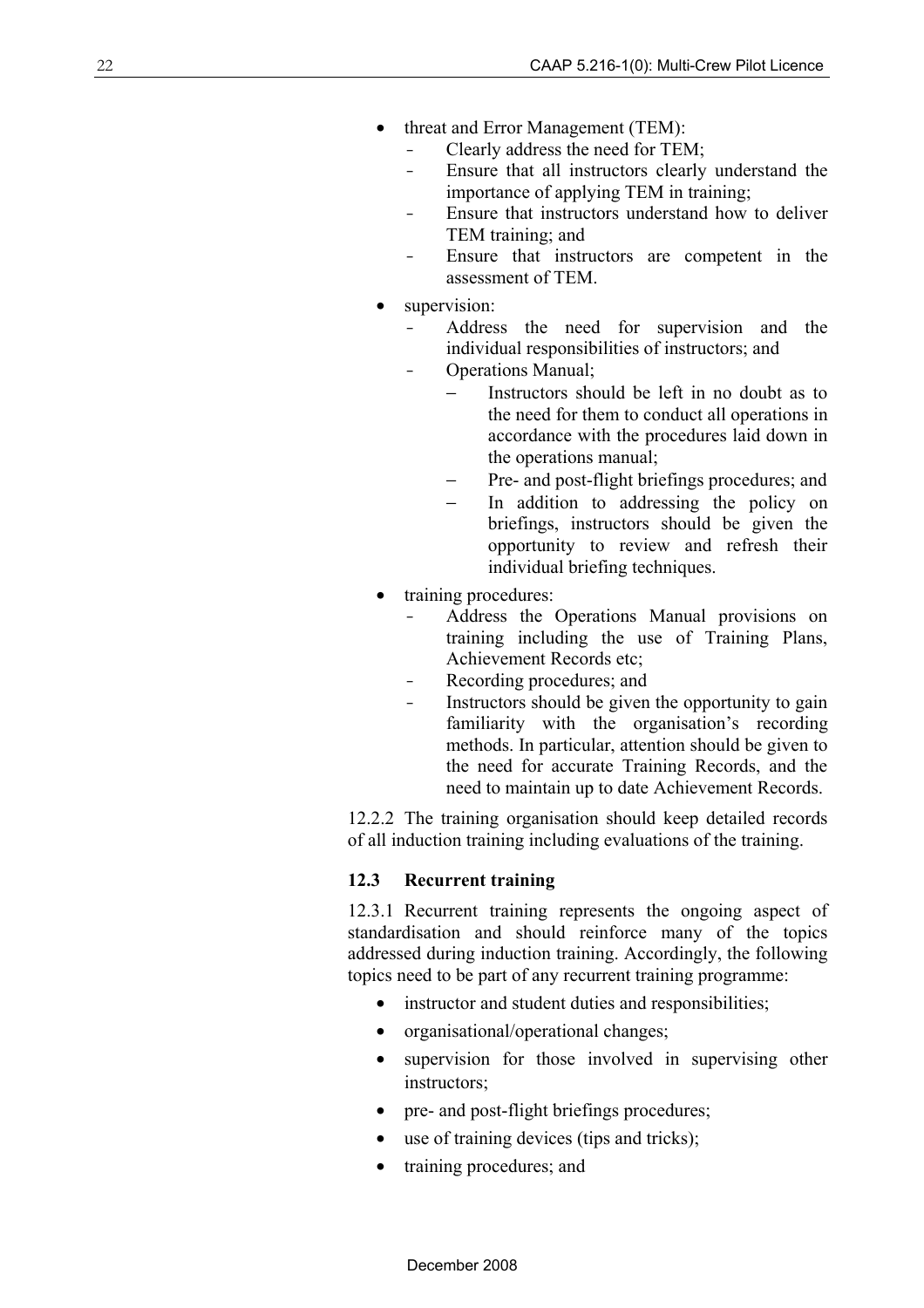recording procedures.

12.3.2 Provision should be made for each instructor (under the guidance and supervision of senior staff) to evaluate their own flight instructional techniques and procedures to identify any weaknesses or deviations from the requirements of the OM.

12.3.3 The training organisation should keep detailed records of all recurrent training including evaluations of the training.

#### **12.4 Duty roster systems**

12.4.1 The requirements for instructor rostering will vary according to the size and complexity of the individual training organisation. For small organisations a suitable rostering system need be no more complex than a simple whiteboard showing instructional and other duties with provision for the display of rest periods. Larger organisations will need to take a more detailed approach to instructor rostering, and may need to make use of a computerised system. Regardless of size, organisations will need to ensure that the rostering system makes provision for the inclusion of standardisation/recurrent training undertaken by instructors.

12.4.2 Relevant information on fatigue risk management system (FRMS) standards and accommodating FSTD training duties is available from the Federal Aviation Administration (FAA) Part 142 and Joint Aviation Requirements (JAR).

#### **13. Examiners**

#### **13.1 Flight examiners**

13.1.1 ICAO has prescribed competencies for MPL flight examiners in PANS-TRG (refer to Attachment to Chapter 4 of PANS-TRG).

13.1.2 Only certain Approved Testing Officers and CASA Flight Operations Inspectors will be authorised to act as flight examiners for the purpose of conducting Assessment flights and the MPL flight test. These individuals will need to satisfy the following criteria:

> have achieved the competencies set out in the table at Appendix D of this CAAP; and

have the following minimum qualifications:

- $ATP(A)L$ ,
- Training and Checking experience in an airline, and
- Type Rating on the aircraft to be used for the flight test.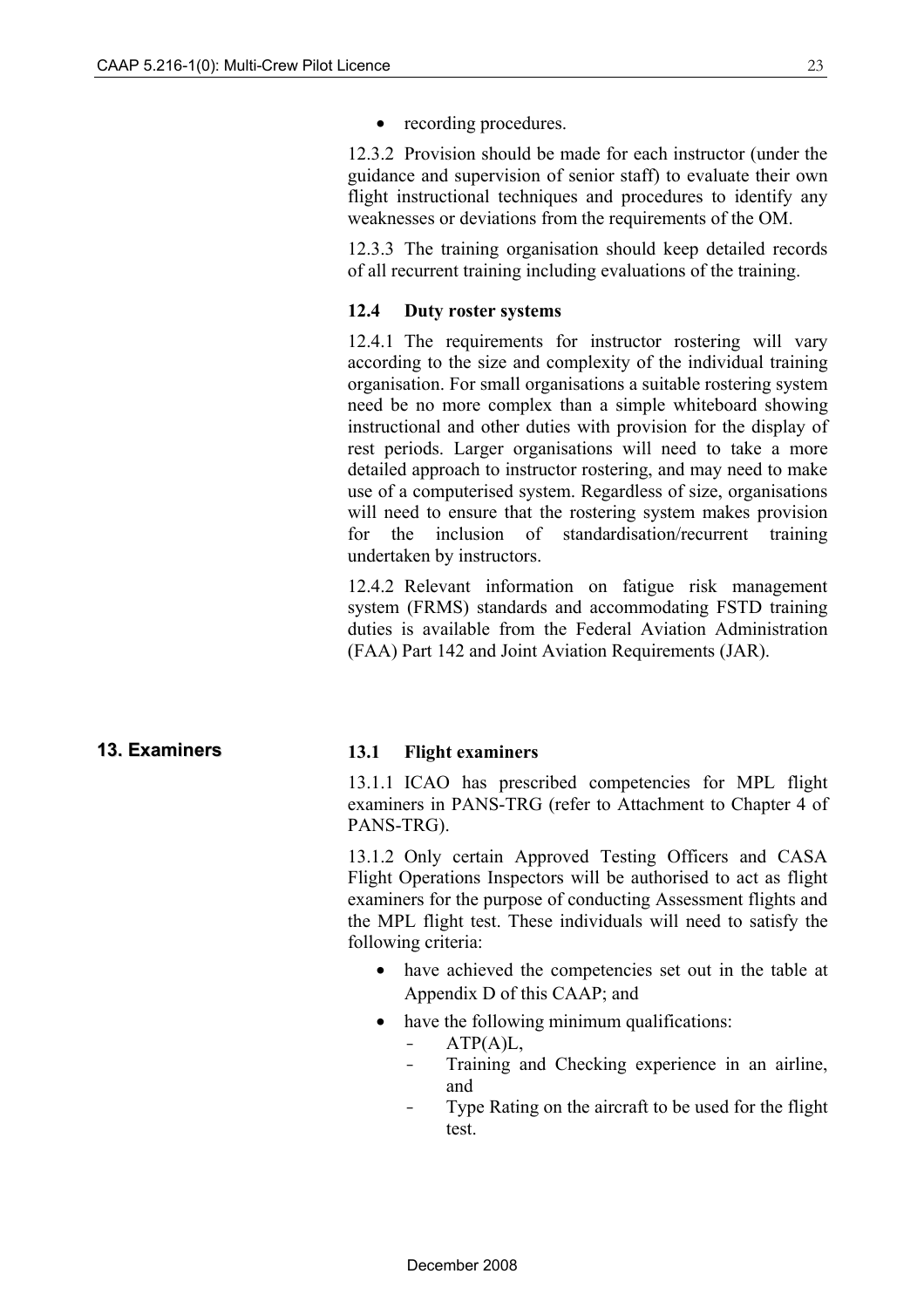### **14. Security and Access**

#### **14.1 Records management**

14.1.1 Organisations need to ensure that all staff, student and test/examination records are kept secure, and that access is suitably restricted.

14.1.2 The level of security will depend on the nature of the storage medium and organisations would be expected to provide regular back-up (at least weekly) and secure off-site storage for any electronic record-keeping system. Hardcopy records should be stored in secure fire-proof containers.

14.1.3 Access to records (hard or soft copy) should be restricted according to the following guidelines:

> student records - student, applicable instructor and supervisor(s), CFI and Head of Training (or other nominee). Other instructors/staff should only have access where approved by the Head of Training (or other nominee);

> staff records - individual staff member, supervisor(s), Head of Training, CFI plus (where appropriate) Human Resource staff: and

> examination records - appropriate instructors, supervisor(s), CFI, Head of Training (or other nominee) and examiner where applicable.

14.1.4 Where an organisation keeps records electronically the integrity of the records, in particular the sign-off, needs to be ensured at all times. Also organisations need to ensure that any data added after 'sign-off' is clearly identified. There are an increasing number of means to achieve the necessary level of integrity, including:

password control;

identity/key card entry control;

locked data entry after 'sign-off';

date and time marking of entries; and

highlighted amendments.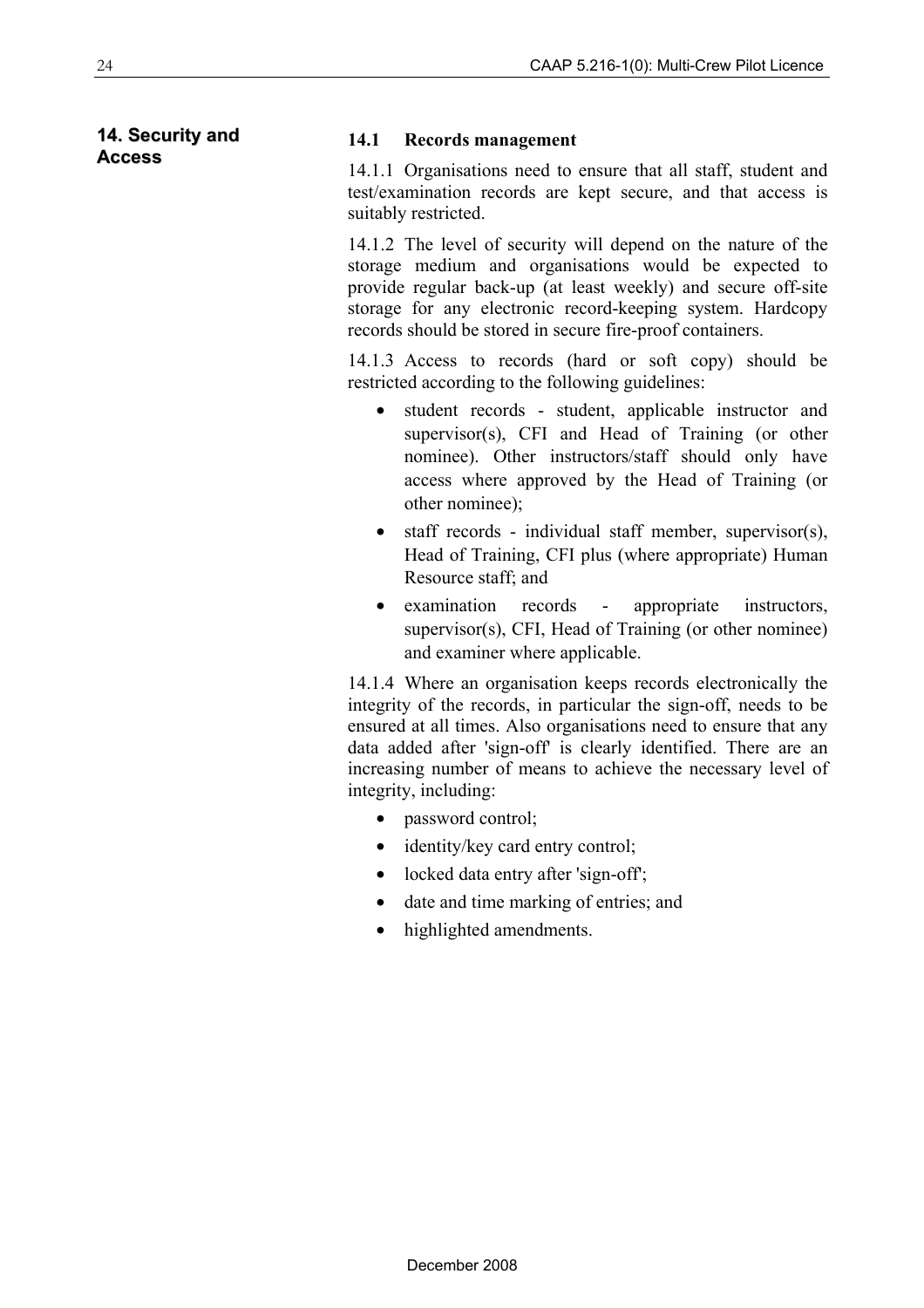### **14.2 Currency of records**

14.2.1 Currency is an issue which organisations must address if their records are to be of any value to students and instructors. Organisations need to ensure that they achieve at least the following (whether they use hard or soft copy recording):

> licences, ratings, medicals etc (students and instructors) – latest issue on record, from date of issue plus one (1) week;

> student records – recorded within 24 hours of flight/event;

> debriefing records (students) – recorded within 24 hours of flight/event;

> instructor records (except standardisation and/or proficiency check) – recorded within one (1) week of flight/event; and

> instructor standardisation and/or proficiency check – recorded within 24 hours of flight/event.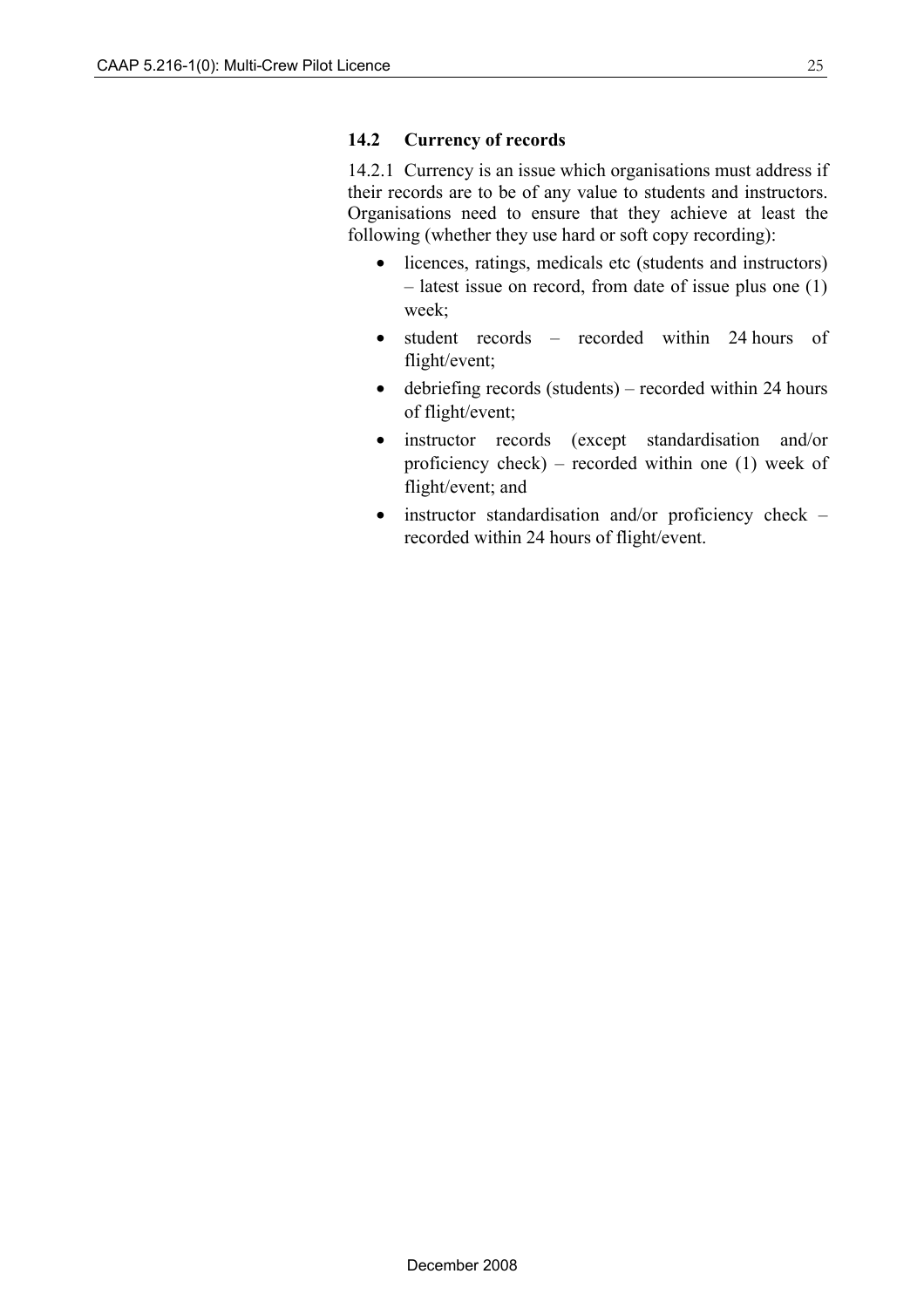### INTENTIONALLY LEFT BLANK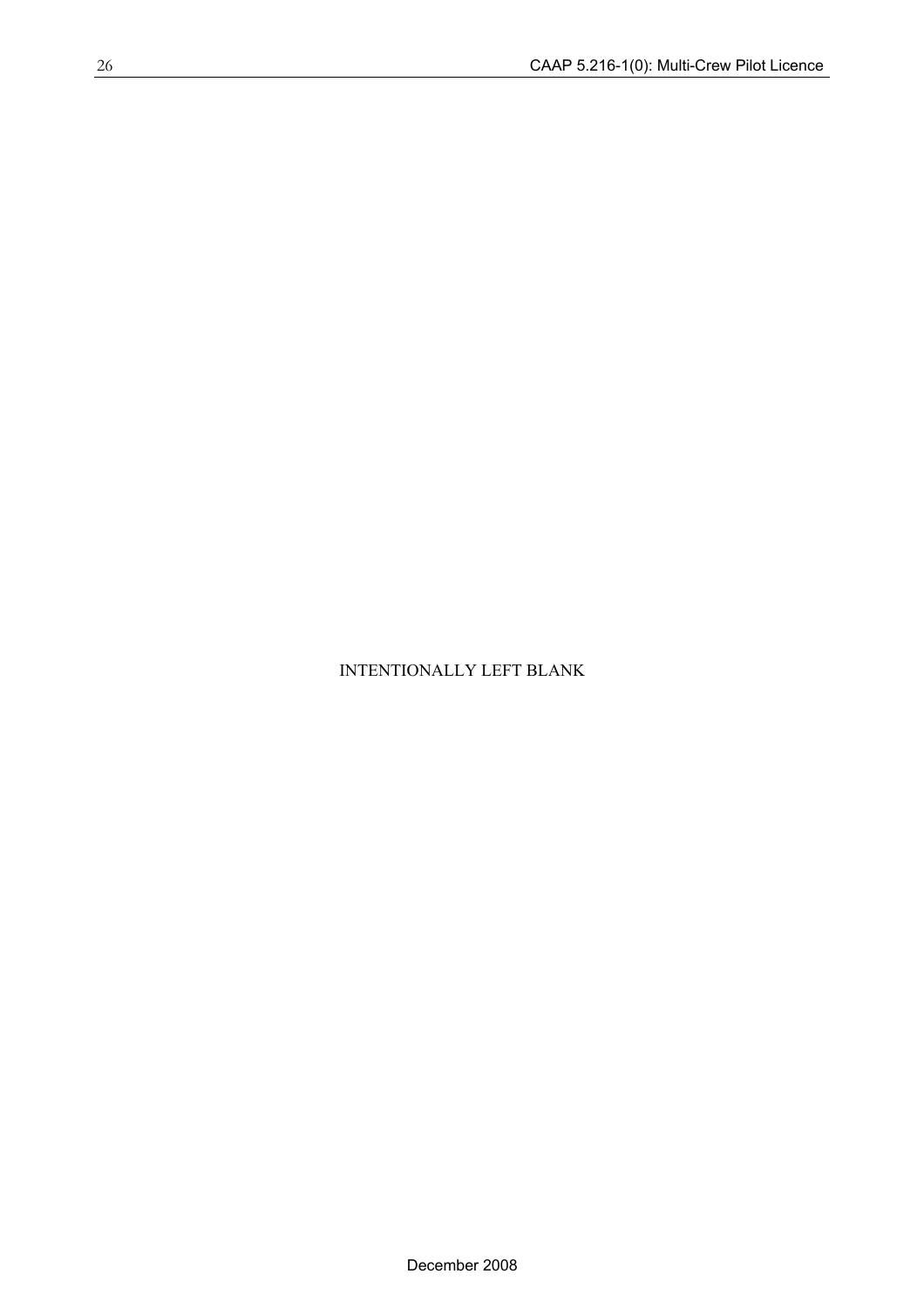**APPENDIX A TO CAAP 5.216(0)** 



## **ICAO MPL Licensing Pathway**

Diagram 1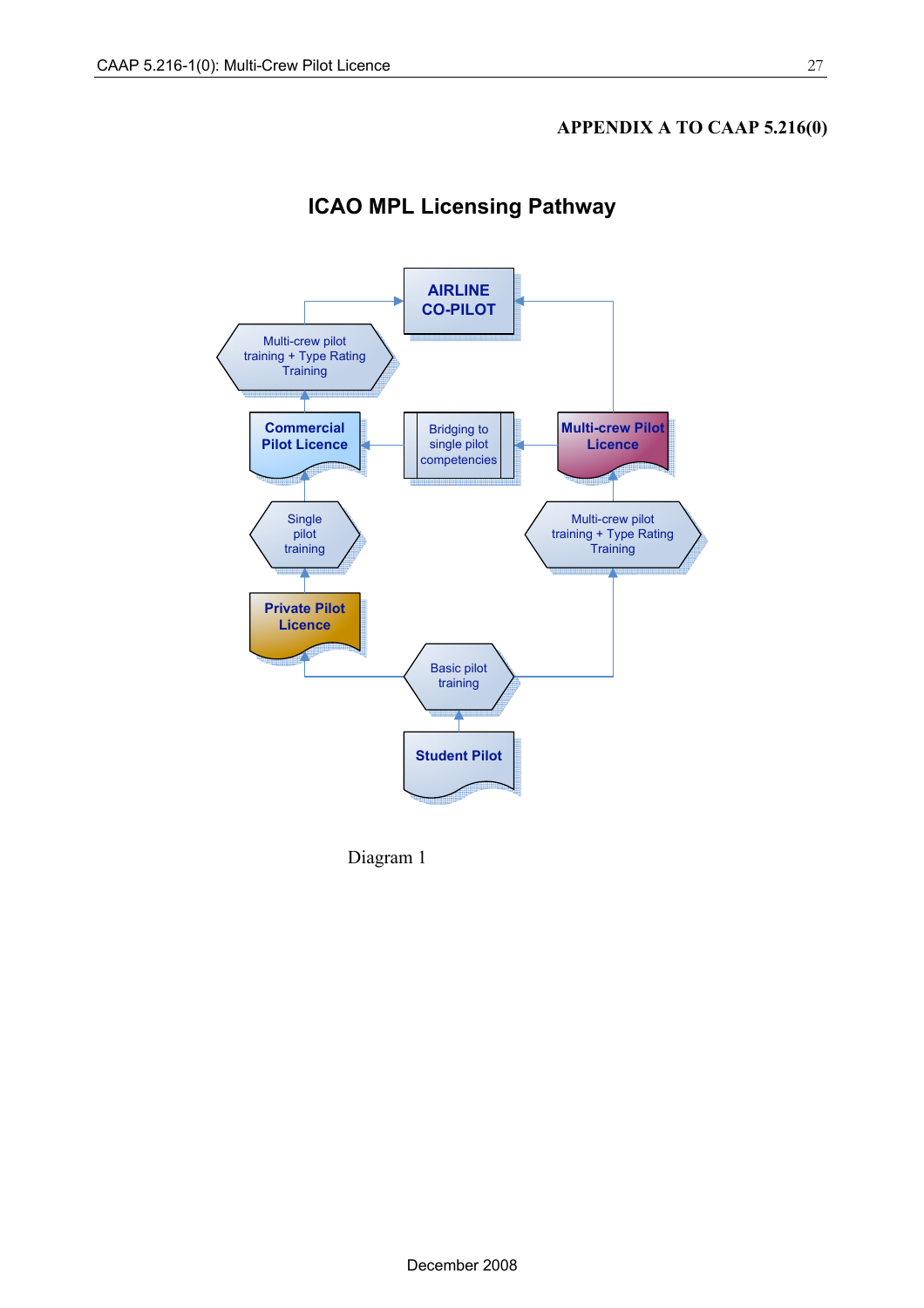### INTENTIONALLY LEFT BLANK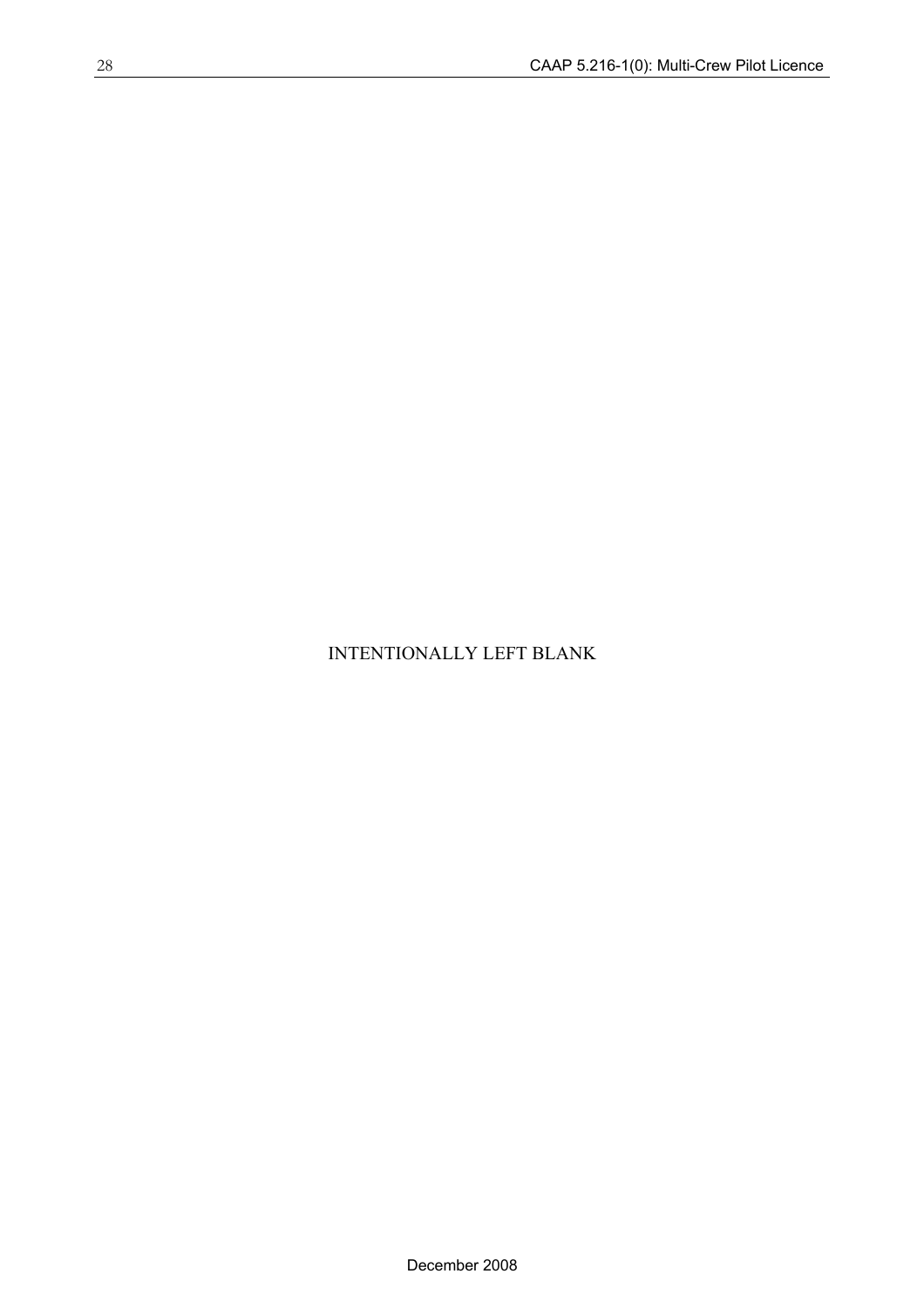### **APPENDIX B TO CAAP 5.216(0)**

|                           |                                                                                                                      |                                                                                                                         | <b>MPL Training Scheme</b>                                                        |                                              |                                              |
|---------------------------|----------------------------------------------------------------------------------------------------------------------|-------------------------------------------------------------------------------------------------------------------------|-----------------------------------------------------------------------------------|----------------------------------------------|----------------------------------------------|
|                           |                                                                                                                      |                                                                                                                         | Minimum 240 hours of training including PF and PNF*                               |                                              |                                              |
| <b>Phase of training</b>  |                                                                                                                      | <b>Training items</b>                                                                                                   | Flight and simulated flight training media -<br><b>Minimum level requirement</b>  |                                              | <b>Ground training</b><br>media              |
|                           | <b>Advanced</b><br>Type rating training within<br>an airline-orientated<br>environment                               | <b>CRM</b><br>Landing training<br>All weather scenarios<br>Abnormal procedures<br>Normal procedures                     | Aeroplane:<br>Turbine<br>Multi-engine<br>Multi-crew certified<br>FSTD:<br>Type IV | 12 take-offs and<br>landings as PF<br>PF/PNF | <b>CBT</b>                                   |
| Integrated TEM principles | Intermediate<br>Application of multi-crew<br>operations in a high-<br>performance, multi-engine<br>turbine aeroplane | <b>CRM</b><br><b>LOFT</b><br>Abnormal procedures<br>Normal procedures<br>Multi-crew<br>Instrument flight                | FSTD:<br>Type III                                                                 | PF/PNF                                       | E-learning<br>Part-task trainer<br>Classroom |
|                           | <b>Basic</b><br>Introduction of multi-crew<br>operations and instrument<br>flight                                    | <b>CRM</b><br>Pf/PNF complement<br>IFR cross-country<br>Upset recovery<br>Night flight<br>Instrument flight             | Aeroplane:<br>Single or multi-engine<br>FSTD:<br>Type II                          | PF/PNF                                       |                                              |
|                           | <b>Core Flying Skills</b><br>Specific basic single pilot<br>training                                                 | <b>CRM</b><br>VFR cross-country<br>Solo flight<br>Basic instrument flight<br>Principles of flight<br>Cockpit procedures | Aeroplane:<br>Single or multi-engine<br>FSTD:<br>Type I                           | PF                                           |                                              |

# **ICAO MPL Training Scheme**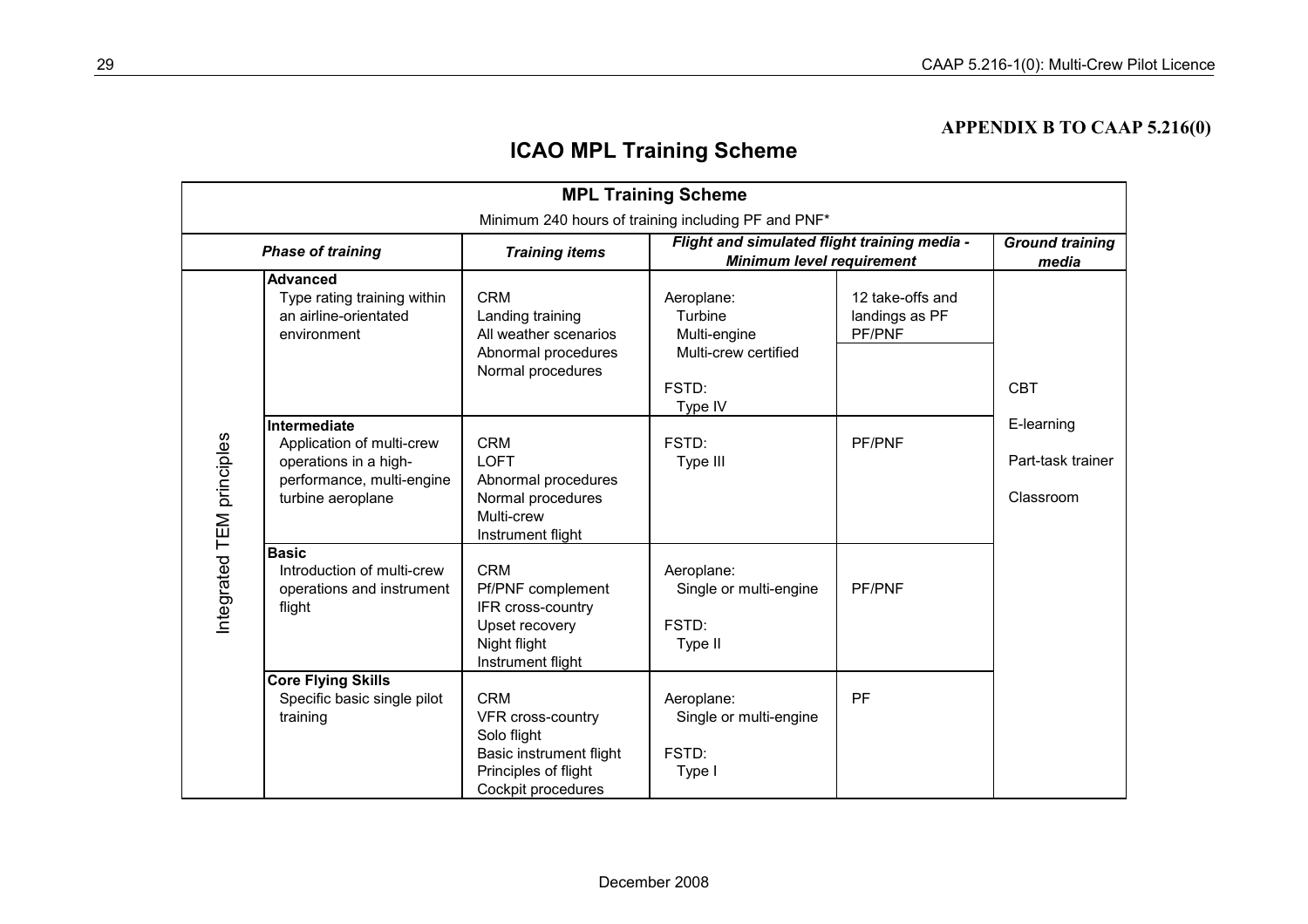### INTENTIONALLY LEFT BLANK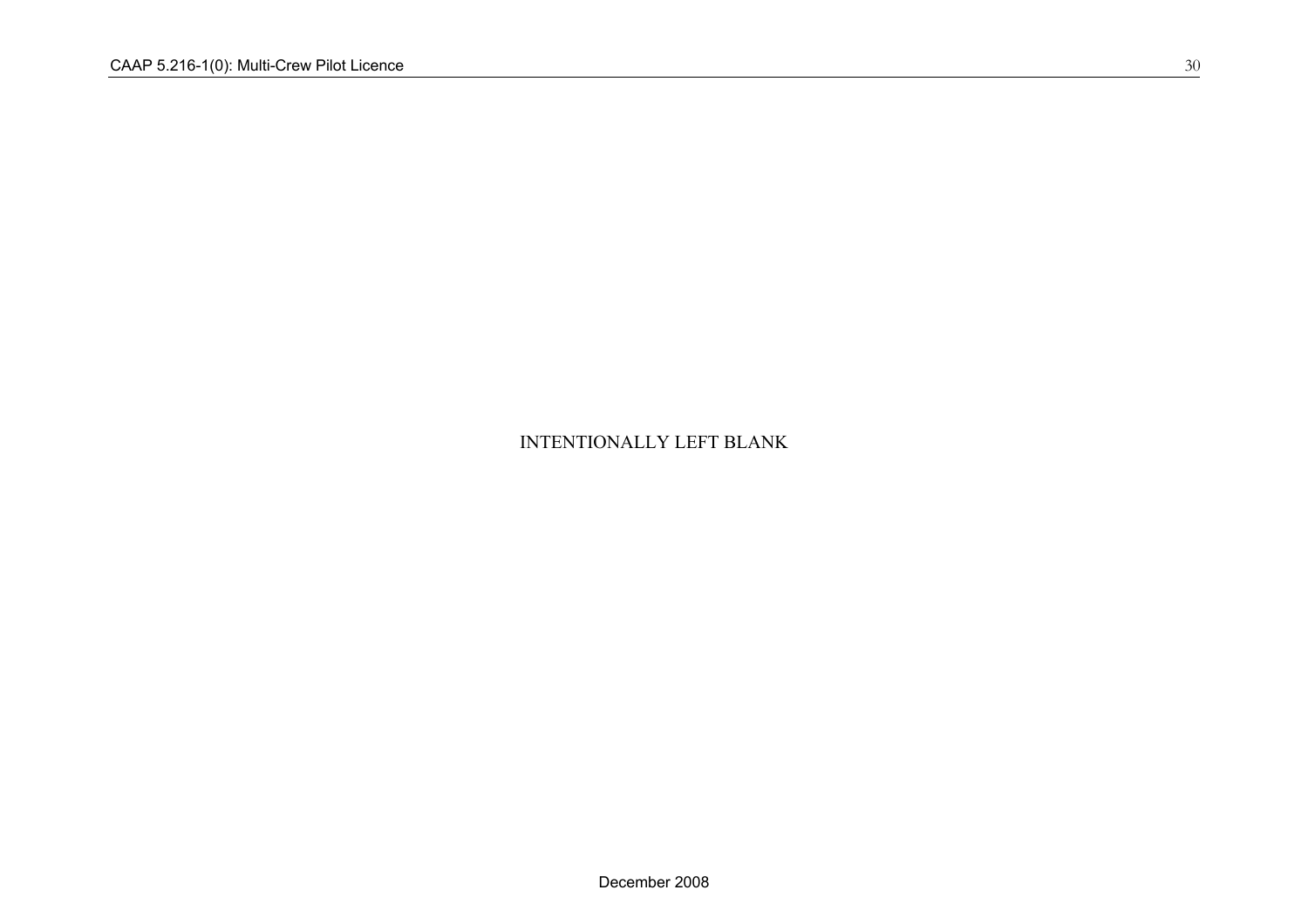### **APPENDIX C TO CAAP 5.216(0)**

# **Instructor Competency Standards**

| Competence                                                               | Performance                                                                                                                                                                                       | Knowledge                                                                                                                                                                                                                                                                                                                                                                                                                                                 |
|--------------------------------------------------------------------------|---------------------------------------------------------------------------------------------------------------------------------------------------------------------------------------------------|-----------------------------------------------------------------------------------------------------------------------------------------------------------------------------------------------------------------------------------------------------------------------------------------------------------------------------------------------------------------------------------------------------------------------------------------------------------|
| Demonstrate knowledge of the<br>competency-based approach to<br>training | Demonstrates appropriate knowledge<br>$\bullet$                                                                                                                                                   | Integration of operators and organisations providing MPL training<br>٠<br>The philosophy of a competency-based approach to training<br>٠<br>Regulatory framework, instructor qualifications and competencies<br>Introduction to Instructional Systems Design methodologies<br>Application of threat and error management (TEM) and appropriate<br>countermeasures developed in CRM<br>The purpose and conduct of assessments and evaluations<br>$\bullet$ |
| Prepare resources                                                        | Ensures adequate facilities<br>٠<br>Prepares briefing material<br>Manages available tools<br>٠                                                                                                    | Understand objectives<br>۰<br>Available tools<br>Competency based training methods<br>٠                                                                                                                                                                                                                                                                                                                                                                   |
| Create a climate conducive to<br>learning                                | Establishes credentials, role models<br>$\bullet$<br>appropriate behaviour<br><b>Clarifies roles</b><br>٠<br>States objectives<br>Ascertains and supports students needs                          | Barriers to learning<br>$\bullet$<br>Learning styles                                                                                                                                                                                                                                                                                                                                                                                                      |
| Present knowledge                                                        | Communicates clearly<br>٠<br>Creates and sustains realism<br>٠<br>Looks for training opportunities<br>٠                                                                                           | Teaching methods<br>٠                                                                                                                                                                                                                                                                                                                                                                                                                                     |
| Integrate threat and error<br>management and CRM                         | Uses human factors technical training<br>$\bullet$                                                                                                                                                | Human performance limitations, including the principle of threat and error<br>٠<br>management and CRM                                                                                                                                                                                                                                                                                                                                                     |
| Manage time to achieve training<br>objectives                            | Allocates time appropriate to achieving<br>$\bullet$<br>competency objective                                                                                                                      | Syllabus time allocation<br>٠                                                                                                                                                                                                                                                                                                                                                                                                                             |
| Facilitate learning                                                      | Encourages student participation<br>٠<br>Motivating, patient, confident, assertive<br>٠<br>manner<br>Conducts one-to-one coaching<br>۰<br>Encourages mutual support<br>٠                          | Facilitation<br>٠<br>How to give constructive feedback<br>How to encourage students to ask questions and seek advice                                                                                                                                                                                                                                                                                                                                      |
| Assesses student performance                                             | Assesses and encourages student self<br>٠<br>assessment of performance against<br>competency standards<br>Makes assessment decision and provides<br>٠<br>clear feedback<br>Observes CRM behaviour | Observation techniques<br>٠<br>Methods for recording observations<br>٠                                                                                                                                                                                                                                                                                                                                                                                    |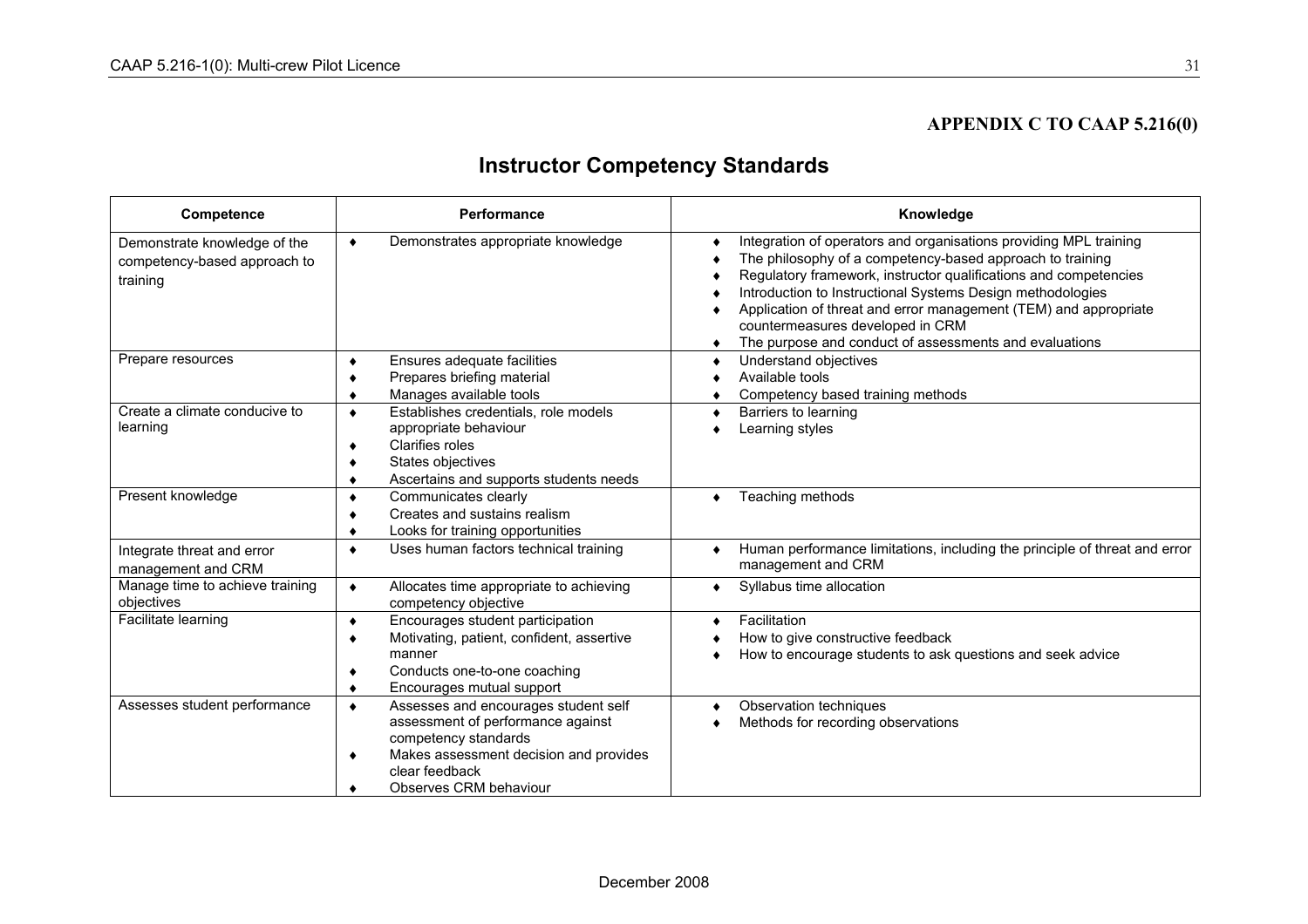| <b>Competence</b>           | <b>Performance</b>                                                                                                                                 | Knowledge                                                                      |
|-----------------------------|----------------------------------------------------------------------------------------------------------------------------------------------------|--------------------------------------------------------------------------------|
| Monitor and review progress | Compares individual outcomes to defined objectives<br>Identifies individual differences in learning rates<br>Applies appropriate corrective action | Learning styles<br>Strategies for training adaptation to meet individual needs |
| Evaluate training sessions  | Elicits feedback from students<br>Tracks training session processes against competence<br>criteria<br>Keeps appropriate records                    | Competency unit and associated elements<br>Performance criteria                |
| Report outcome              | Reports accurately using only observed actions and events                                                                                          | Stage training objectives<br>Individual versus systemic weaknesses             |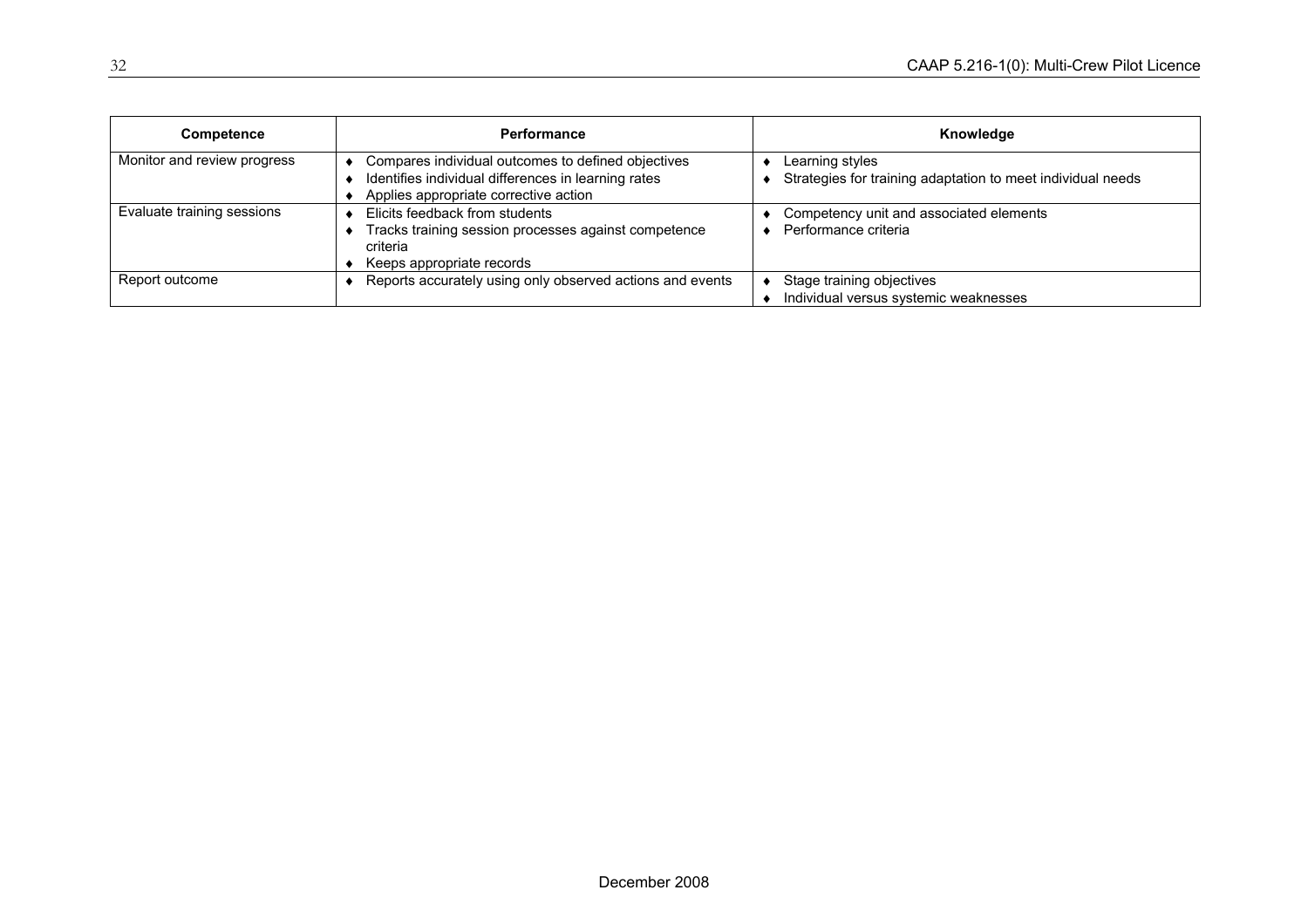### **APPENDIX D TO CAAP 5.216(0)**

# **Flight Examiner Competencies**

| <b>Elements</b> |                          | <b>Performance Criteria</b>                                                                                                                             | <b>Evidence</b>                                                                                                                     |
|-----------------|--------------------------|---------------------------------------------------------------------------------------------------------------------------------------------------------|-------------------------------------------------------------------------------------------------------------------------------------|
| 1.              | Plan a flight test       | Identifies the flight test to be conducted and accesses the CASA Flight<br>1.<br>Test application and Flight Test forms.                                | Identify the flight test to be conducted and access the<br>CASA Flight Test application and Flight Test forms.                      |
|                 |                          | Confirms the suitability of candidate to undertake the flight test.<br>2.                                                                               | Inspect and assess pilot's log book, medical certificate,                                                                           |
|                 |                          | Identifies competency standards that must be assessed and plans<br>3.<br>methods of gathering evidence.                                                 | training records, licences and CFI's recommendation to<br>ensure applicant fulfils all requirements to undertake flight<br>test.    |
|                 |                          | 4. Plans evidence-gathering activities to provide sufficient, reliable, valid and<br>fair evidence of competency.                                       | Identify competency standards that must be assessed and<br>plan methods of gathering evidence.                                      |
|                 |                          | Refers to knowledge deficiency report (KDR) and formulates questions to<br>assess candidates corrected knowledge when appropriate.                      | Plan evidence-gathering activities to provide sufficient,<br>reliable, valid and fair evidence of competency                        |
|                 |                          |                                                                                                                                                         | Refer to knowledge deficiency report (KDR) and formulate<br>questions to assess candidates corrected knowledge<br>when appropriate. |
| 2.              | <b>Prepare applicant</b> | Ensures the health, fitness and level of anticipation of the candidate is                                                                               | Identify the applicant.                                                                                                             |
|                 | for flight test          | appropriate to undertake the flight test.                                                                                                               | Ensure the health, fitness and level of anticipation of the                                                                         |
|                 |                          | Explains and confirms the context, purpose and content of the flight test.<br>2.                                                                        | candidate is appropriate to undertake the flight test.                                                                              |
|                 |                          | 3.<br>Explains and confirms the assessment procedure and expected<br>performance requirements.                                                          | Explain and confirm the context, purpose and content of<br>the flight test.                                                         |
|                 |                          | 4. Explains and confirms the function of the flight examiner including role-<br>playing, simulation and procedures in the event of an actual emergency. | Explain and confirm the assessment procedure and<br>expected performance requirements.                                              |
|                 |                          | Identifies and provides any special needs of the candidate, and any<br>allowable adjustments are made to the assessment procedure.                      | Explain and confirm the function of the flight examiner<br>including role-playing, simulation and procedures in the                 |
|                 |                          | Explains and confirms action to be taken by the Flight Examiner in the<br>6.                                                                            | event of an actual emergency.                                                                                                       |
|                 |                          | event of failure to achieve competency.                                                                                                                 | Identify and provide any special needs of the candidate,<br>and any allowable adjustments are made to the                           |
|                 |                          | 7. Conveys information using language and interactive strategies and<br>techniques to communicate effectively with the person being assessed.           | assessment procedure.                                                                                                               |
|                 |                          |                                                                                                                                                         | Explain and confirm the action to be taken by the Flight<br>Examiner in the event of failure to achieve competency.                 |
|                 |                          |                                                                                                                                                         |                                                                                                                                     |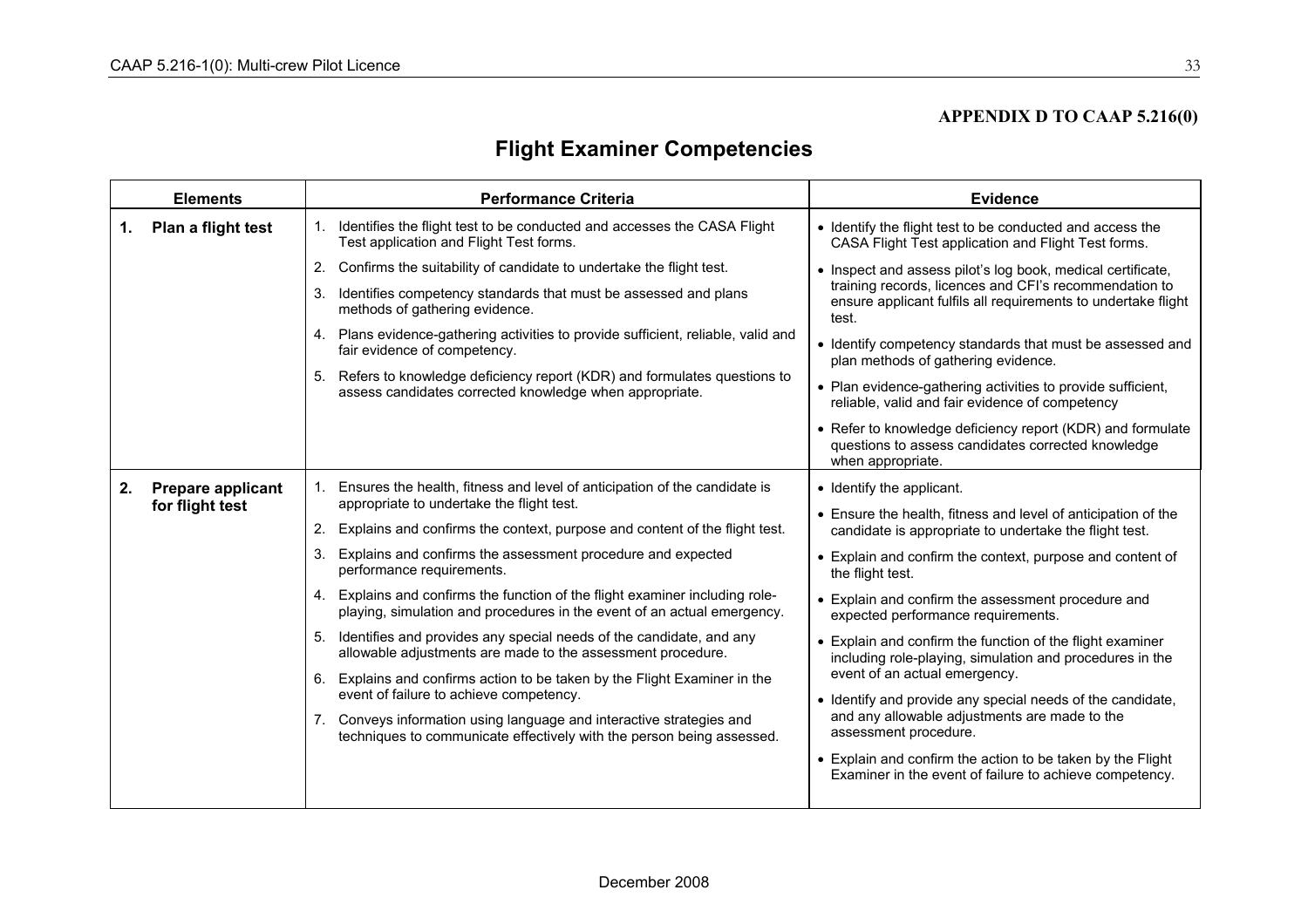| <b>Elements</b> |                                             | <b>Performance Criteria</b>                                                                                                                                                                                                                                                           | <b>Evidence</b>                                                                                                                                                                                                                                                                  |
|-----------------|---------------------------------------------|---------------------------------------------------------------------------------------------------------------------------------------------------------------------------------------------------------------------------------------------------------------------------------------|----------------------------------------------------------------------------------------------------------------------------------------------------------------------------------------------------------------------------------------------------------------------------------|
|                 |                                             |                                                                                                                                                                                                                                                                                       | Convey information using language and interactive<br>strategies and techniques to communicate effectively with<br>the person being assessed.                                                                                                                                     |
| 3.              | <b>Conduct flight test</b>                  | 1. Uses clear, logical, systematic and unambiguous explanations to convey<br>information to the applicant to ensure the effective conduct of the flight<br>test.                                                                                                                      | Use clear, logical, systematic and unambiguous<br>explanations to convey information to the applicant to<br>ensure the effective conduct of the flight test.                                                                                                                     |
|                 |                                             | 2. Limits flight examiner intervention to ensuring effective conduct of the flight<br>test and management of contingencies, and abnormal or emergency<br>situations.                                                                                                                  | Intervention is limited to ensuring effective conduct of the<br>flight test and management of contingencies, and<br>abnormal or emergency situations.                                                                                                                            |
|                 |                                             | 3. Monitors and assesses candidate's performance and maintains a<br>comprehensive record of events.                                                                                                                                                                                   | Monitor and assess candidate's performance and<br>maintain a comprehensive record of events.                                                                                                                                                                                     |
|                 |                                             | 4. Ensures safe completion of flight test and maintains situation awareness.                                                                                                                                                                                                          | Ensure safe completion of flight test                                                                                                                                                                                                                                            |
|                 |                                             |                                                                                                                                                                                                                                                                                       | Elements of Airmanship                                                                                                                                                                                                                                                           |
|                 |                                             |                                                                                                                                                                                                                                                                                       | Maintain lookout using a systematic scan technique at a<br>rate determined by traffic density, visibility or terrain.                                                                                                                                                            |
|                 |                                             |                                                                                                                                                                                                                                                                                       | Maintain situation awareness.                                                                                                                                                                                                                                                    |
| 4.              | <b>Make assessment</b><br>decision          | Evaluates the evidence of the candidate's performance in terms of validity,<br>$1_{\cdot}$<br>authenticity, sufficiency, currency and consistent achievement of the<br>specified standards.                                                                                           | Evaluate evidence of the candidate's performance in<br>terms of validity, authenticity, sufficiency, currency and<br>consistent achievement of the specified standards.                                                                                                          |
|                 |                                             | 2. Evaluates the evidence of the candidate's performance using a holistic<br>procedure that ensures competency when conducting tasks, managing<br>tasks and contingencies, operating in a flight environment and transferring<br>skills and knowledge to new situations and contexts. | Evaluate evidence of the candidate's performance using a<br>holistic procedure that ensures competency when<br>conducting tasks, managing tasks and contingencies,<br>operating in a flight environment and transferring skills<br>and knowledge to new situations and contexts. |
|                 |                                             | Makes the assessment decision in accordance with the Assessment of<br>3.<br>Standards specified in MOS Part 61.                                                                                                                                                                       | Make the assessment decision in accordance with the<br>Assessment of Standards specified in MOS Part 61                                                                                                                                                                          |
| 5.              | <b>Conduct post flight</b><br>test briefing | 1. Advises candidate of achievement of competency or failure to achieve<br>competency.                                                                                                                                                                                                | Advise candidate of achievement of competency or failure<br>to achieve competency.                                                                                                                                                                                               |
|                 |                                             | 2. Provides clear and constructive feedback about performance to candidate<br>using appropriate language and strategies including guidance on further<br>training if appropriate.                                                                                                     | Provide clear and constructive feedback about<br>performance to candidate using appropriate language and<br>strategies including guidance on further training if<br>appropriate.                                                                                                 |
|                 |                                             | Explores opportunities for overcoming any gaps in competency as<br>3.<br>revealed by the assessment with the candidate.                                                                                                                                                               | Explore opportunities for overcoming any gaps in<br>competency as revealed by the assessment with the<br>candidate.                                                                                                                                                              |